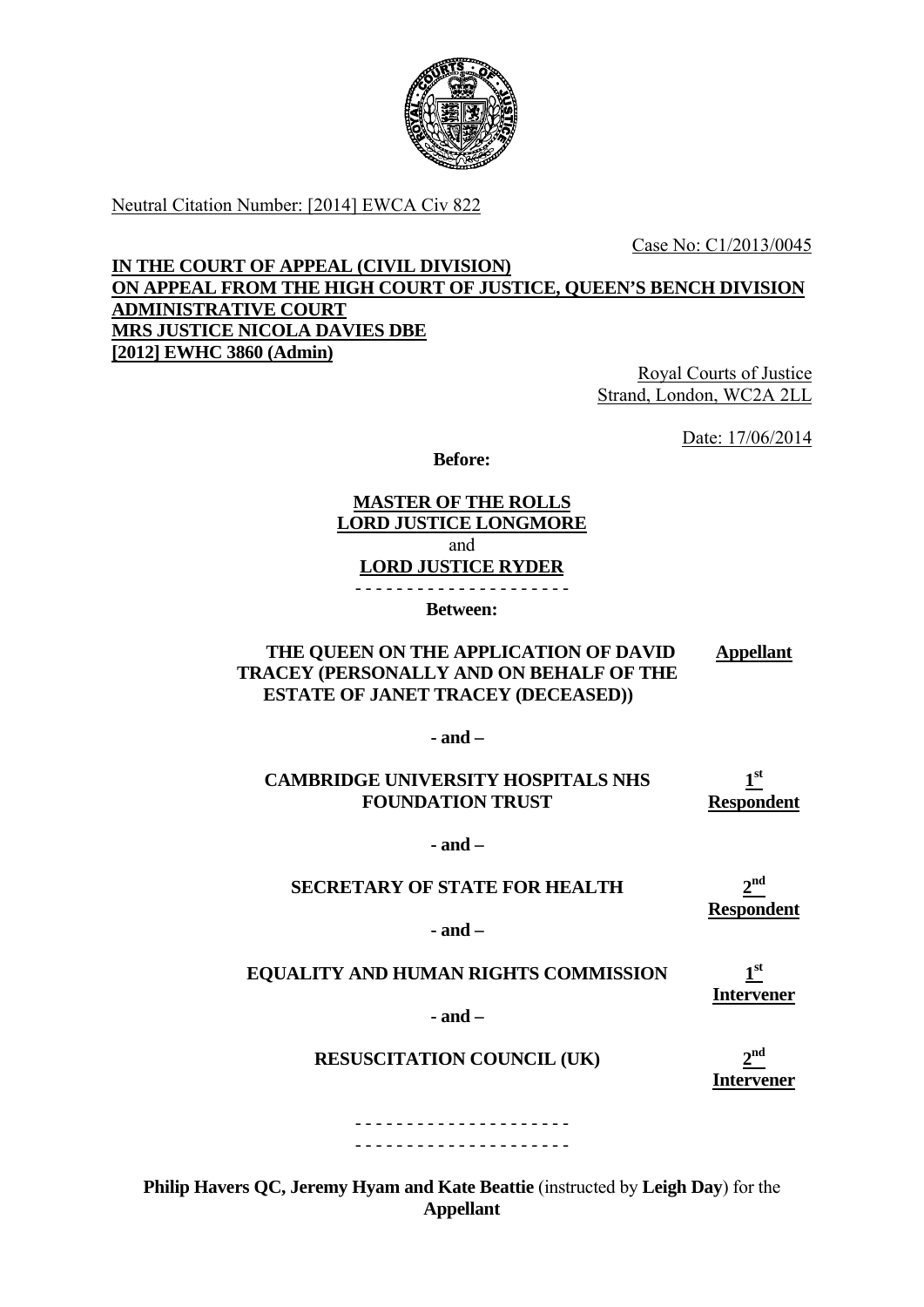**Lord Pannick QC and Simon Murray** (instructed by **Kennedys**) for the **First Respondent Vikram Sachdeva** (instructed by **Treasury Solicitor's Department**) for the **Second Respondent David Wolfe QC** (instructed by **EHRC**) for the **First Intervener Fenella Morris and Victoria Butler-Cole** (instructed by **Hunters**) for the **Second Intervener** 

> - - - - - - - - - - - - - - - - - - - - - Hearing dates: 6 & 7 May 2014

**Judgment Approved by the court for handing down (subject to editorial corrections)**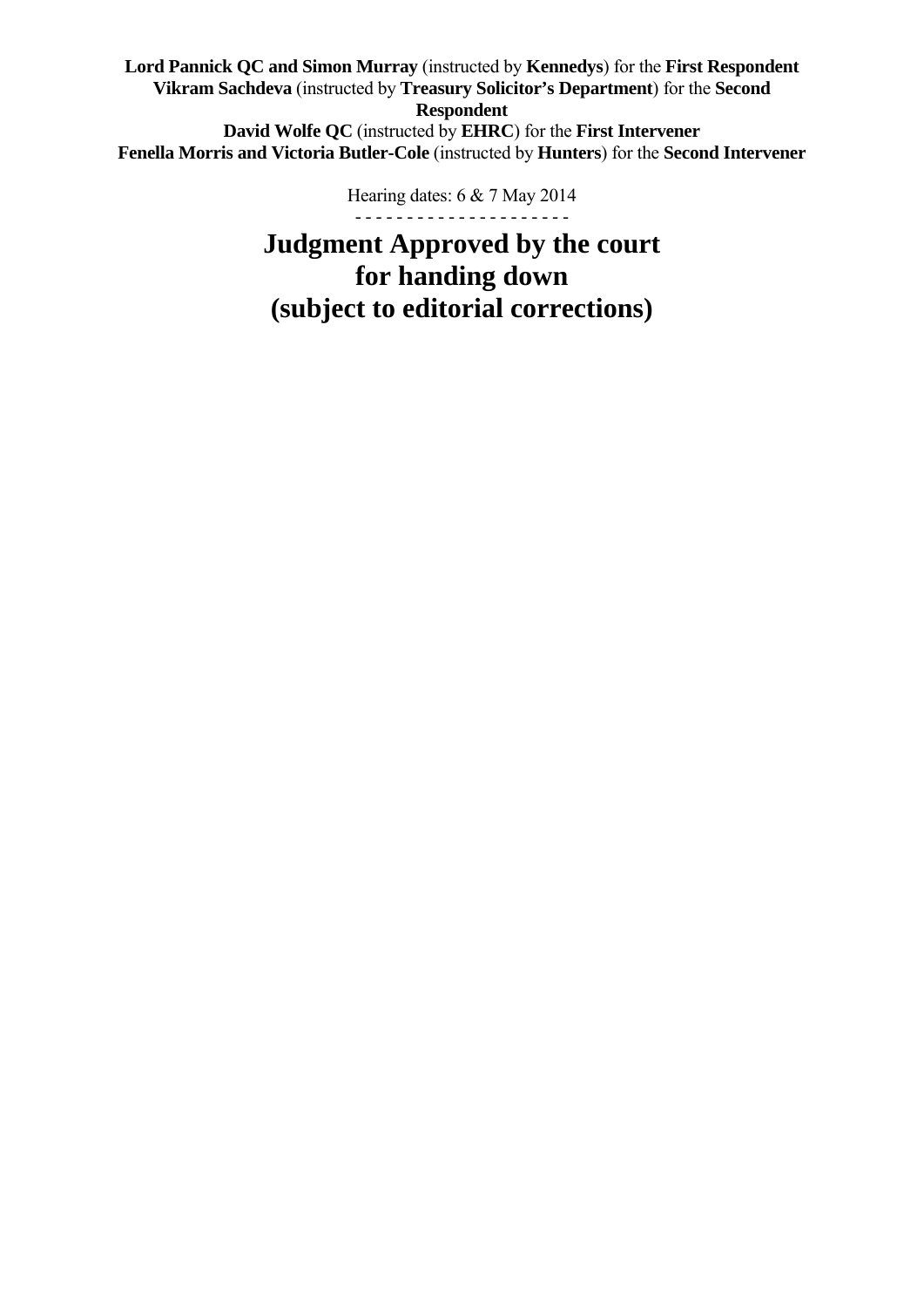#### **Master of the Rolls:**

*Overview* 

- 1. This is a claim for judicial review brought by Mr Tracey against the Cambridge University Hospitals NHS Foundation Trust ("the Trust") and the Secretary of State for Health arising from the placing of Do Not Attempt Cardio-Pulmonary Resuscitation ("DNACPR") notices on the notes of Mr Tracey's wife, Janet Tracey, who was admitted to Addenbrookes Hospital ("the Hospital") on 19 February 2011 and died on 7 March 2011. The Trust is responsible for the Hospital.
- 2. DNACPR orders are likely to affect most of the population directly or indirectly. According to evidence that we have been shown, 68% of the population die in hospital and 80% of these die with DNACPR notices in place. In other words, in relation to more than 50% of the population, a decision is taken in advance of their deaths that, if they are subject to a cardio-pulmonary arrest, they will not receive cardiopulmonary resuscitation ("CPR").
- 3. On 5 February 2011, Mrs Tracey was diagnosed with lung cancer with an estimated life expectancy of 9 months. On 19 February, she sustained a serious cervical fracture after a major road accident. She was admitted to the Hospital and transferred to the Neuro-Critical Care Unit under the care of Mr Peter Kirkpatrick, a consultant neurosurgeon. Because she had chronic respiratory problems she was placed on a ventilator, but did not respond to treatment for her chest infection. On 23 and 25 February, efforts were made to wean her from the ventilator, but these were unsuccessful. On 26 February, her treatment was reviewed by Dr Lavinio, a consultant anaesthetist intensive care specialist, and on 27 February by Dr Ford (a consultant oncologist).
- 4. It will be necessary to examine the subsequent events in some detail. At this stage, it is sufficient to say that Dr Lavinio and Dr Ford decided that Mrs Tracey should be taken off the ventilator. The question arose as to what would happen if she suffered a cardio-respiratory arrest. On 27 February, Dr Lavinio completed a DNACPR notice ("the first notice"). Mrs Tracey was successfully weaned from the ventilator and her condition appeared to improve. The circumstances in which the first notice came to be completed and placed in her notes lie at the heart of these proceedings. When one of her daughters, Alison Noeland, discovered that the first notice had been made, she was horrified and registered her objections. As a result, the first notice was removed and cancelled on 2 March by Mr Kirkpatrick's Specialist Registrar, Dr Alavi.
- 5. On the night of 3-4 March, Mrs Tracey's health started to deteriorate. She was attended by Dr Simons, a neurological and neuro-critical SHO. Mrs Tracey said that she did not wish to discuss resuscitation. On 5 March, it was agreed with members of the family that a second DNACPR notice ("the second notice") should be completed and placed on Mrs Tracey's notes. Dr Simons completed the notice on the same day.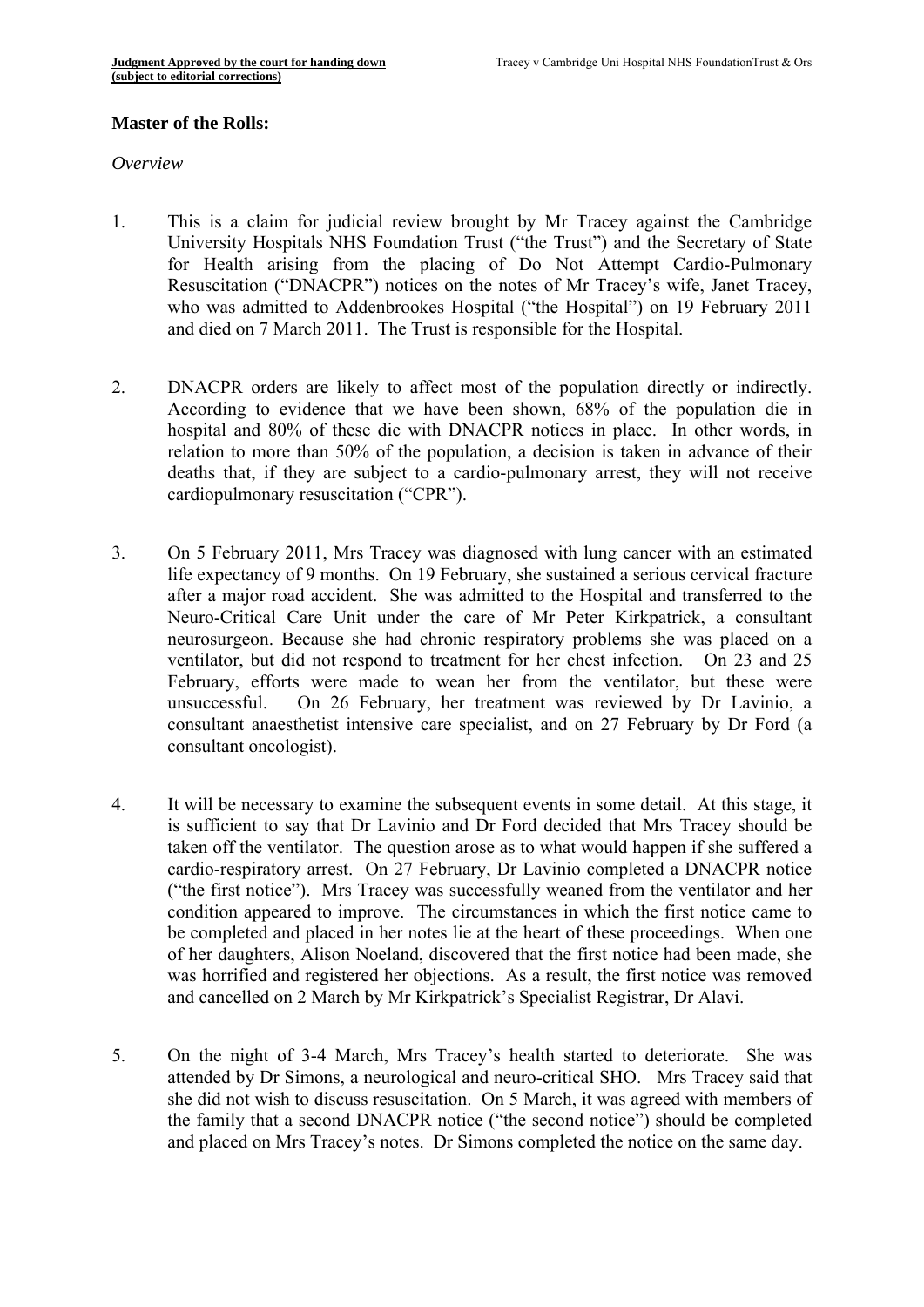- 6. Mrs Tracey's condition deteriorated and she died at 10.38 hrs on 7 March.
- 7. The claim as now advanced against the Trust is that it breached Mrs Tracey's rights under article 8 of the European Convention on Human Rights ("the Convention") because in imposing the first notice, it failed (i) adequately to consult Mrs Tracey or members of her family; (ii) to notify her of the decision to impose the notice; (iii) to offer her a second opinion; (iv) to make its DNACPR policy available to her; and (v) to have a policy which was clear and unambiguous. The claim as now advanced against the Secretary of State is that he breached Mrs Tracey's article 8 rights by failing to publish national guidance to ensure (i) that the process of making DNACPR decisions is sufficiently clear, accessible and foreseeable and (ii) that persons in the position of Mrs Tracey have the right (a) to be involved in discussions and decisions about DNACPR and (b) to be given information to enable them so to be involved, including the right to seek a second opinion.
- 8. The application for judicial review as originally advanced also included claims that there had been a breach of Mrs Tracey's rights under articles 2 and 3 of the Convention as well as common law claims. These have not been pursued by Mr Havers QC. We are only concerned with article 8.
- 9. Permission to apply for judicial review was granted by Eady J. Since there was a dispute as to some of the material facts, Ouseley J ordered that there be a fact-finding hearing. This was conducted by Nicola Davies J over a period of six days. She gave a careful and comprehensive judgment on 19 December 2012 [2012] EWHC 3670. In the light of her findings, she ordered that there should be no further hearing of the judicial review proceedings because they had become academic [2012] EWHC 3860. On 24 January 2014, we allowed an appeal against this order for reasons stated in the judgment given by Longmore LJ [2014] EWCA Civ 33. We directed that the judicial review proceedings should be retained in this court. We make it clear that our decision on the judicial review application is a decision of the Court of Appeal and that any appeal lies to the Supreme Court.

## *What is Cardio-Pulmonary Resuscitation?*

10. CPR was introduced in the 1960s as a treatment that for some people may re-start their heart when they suffer a sudden cardiac arrest due to a heart rhythm disturbance, usually triggered by a "heart attack" (myocardial infarction) from which they would otherwise have been expected to make a good recovery. It is a violent and invasive physical treatment used to attempt to maintain the circulation and breathing of a person whose heartbeat and/or breathing has stopped and to re-start the heart if possible. It involves repeated forceful compression of the bare chest to a depth of 5-6 centimetres at a compression rate of 100-120 per minute, attempted inflation of the lungs by forcing air or oxygen into the lungs often through a tube inserted into a patient's windpipe, the injection of drugs into veins or into bones and the delivery of high-voltage electric shocks (defibrillation) across the bare chest. In his witness statement, Doctor David Pitcher, the chairman of the Resuscitation Council (UK),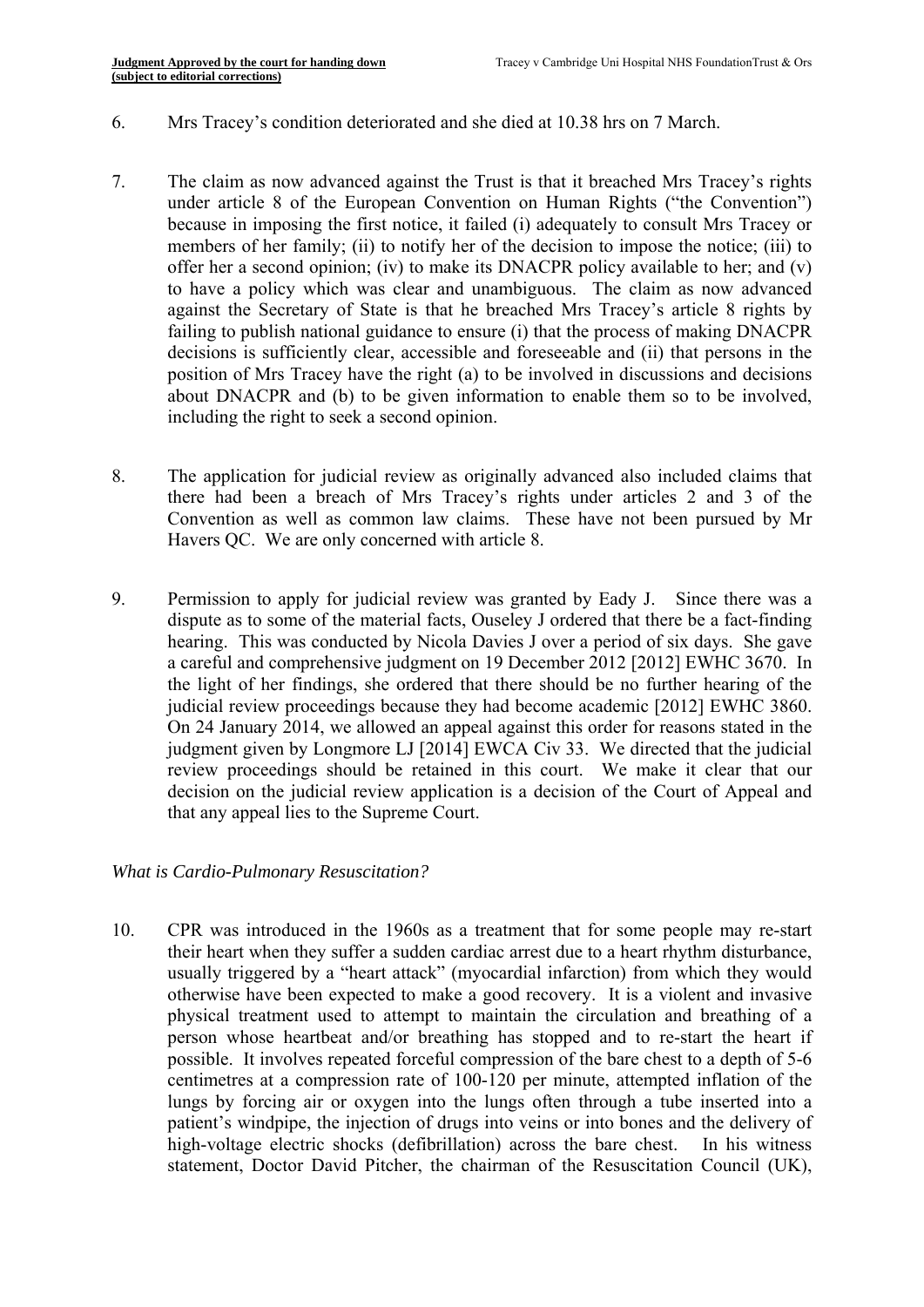states that, in contrast to the relatively good outcomes from sudden cardiac arrest due to heart attack, in people whose heartbeat and breathing stop because of other serious heath problems (including advanced cancer), the chance of CPR being successful and allowing recovery to hospital discharge is very much lower. For example, he says that the likelihood of a cancer patient on a critical care unit having a successful CPR has been reported at only 2.2%. However, it would be expected that even this rare success would be limited to those few people without advanced cancer and without severe disease of any major organs.

#### *The facts in more detail*

- 11. As the judge recorded at para 21 of her judgment, it was the evidence of family members that Mrs Tracey "was engaged with issues of care during her stay in hospital, she would ask what was going on, being quite medically minded from her work she wanted to know about the drugs, the equipment and what the nurses were doing". She communicated with the staff by writing on a pad or by whispering.
- 12. On 26 February, Mrs Tracey was reviewed by Dr Lavinio. His plan was to keep Mrs Tracey intubated. Her condition was deteriorating despite maximal medical treatment. Dr Lavinio spoke to Alison Noeland to express his concern. She confirmed to him her understanding that her mother's wish was to receive full active treatment. Dr Lavinio's note in the medical records included a reference to his understanding that Mrs Tracey's "wish would be to receive full active treatment".
- 13. Dr Ford saw her on 27 February. It was his opinion that she would never be fit enough to receive chemotherapy; the best case scenario was a life expectancy of a few months, but her life expectancy was worse because of her chest infection/pneumonia, which was not responding to treatment, and the fact that she was immobile by reason of her cervical fracture. Dr Ford's entry in the medical records reflected her "clear wish" to be involved in discussions. Alison was present during this consultation. She said that Dr Ford told Mrs Tracey that tough decisions would have to be made. In response, Mrs Tracey wrote a note stating "please do not exclude me" and "I will do my damdest".
- 14. It was Dr Lavinio's evidence that he broached the issue of DNACPR with Mrs Tracey, explained what it meant and that she nodded to indicate her agreement to it. He then completed the first notice.
- 15. Mrs Tracey was successfully weaned from the ventilator. On the following day, she was able to sit up in bed, eat and drink. Alison felt sufficiently comfortable about her mother's condition to return to Norway. Following her return to Norway, she did some research on the internet. She was horrified to discover what DNACPR meant, as this was against the wishes of Mrs Tracey and the family. She telephoned the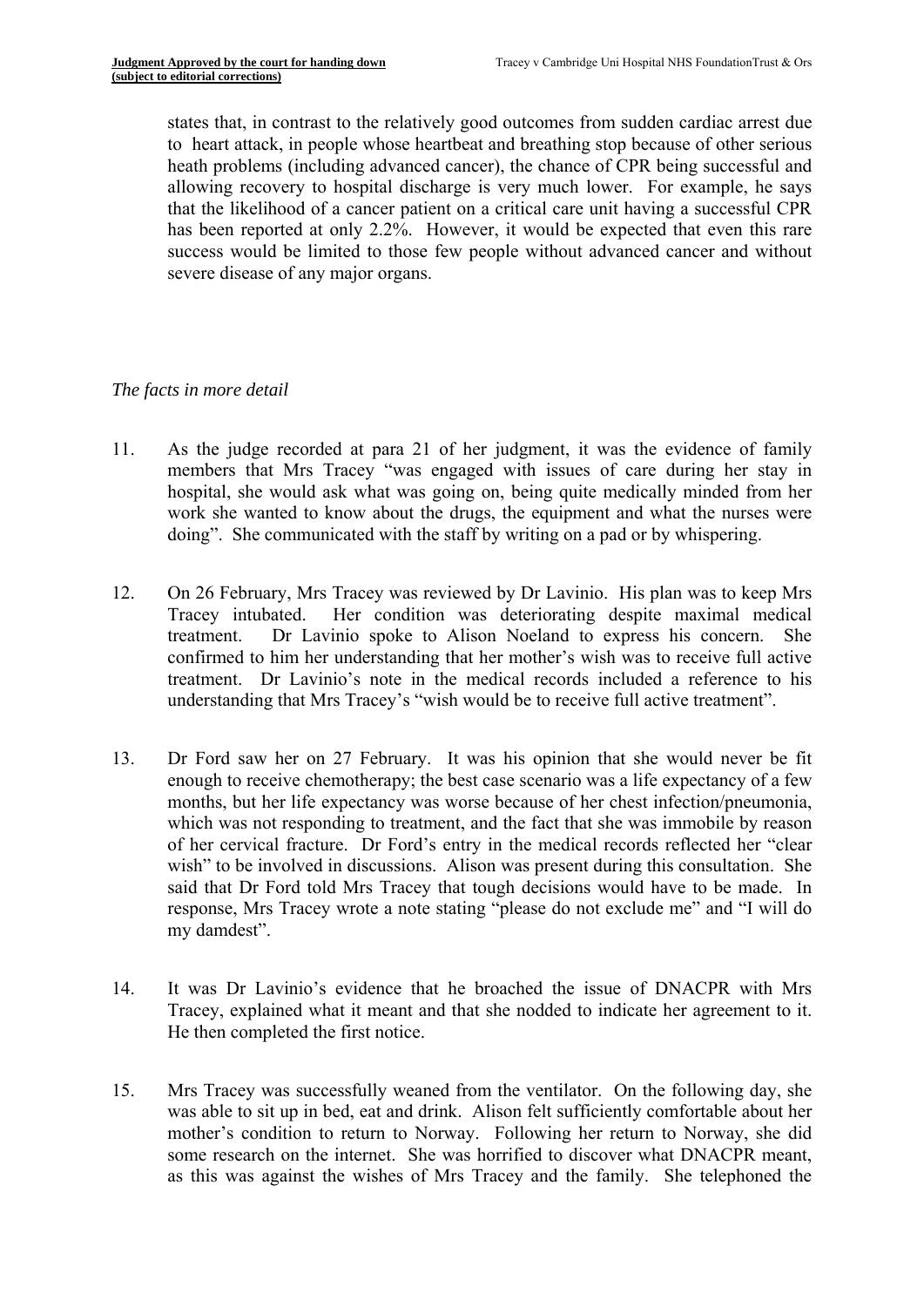Hospital and told the nurse to whom she spoke that neither Mrs Tracey nor the family had agreed to DNACPR.

16. Mr Kirkpatrick was contacted by Dr Alavi on 2 March and informed that objections had been raised by Alison to the DNACPR notice. He authorised its removal pending discussions with the family. Dr Alavi made an entry in the medical records dated 2 March, timed 10.30 hrs. It reads:

> "Her daughter Alison Noland (sic) has contacted Mikki, our CNP and expressed her objection against DNACPR.

> I D/W patient & she is also against DNACPR & wants to be resuscitated in case of cardio-respiratory arrest.

I D/W PJK ---for resuscitation, DNACPR to be removed."

17 Dr Alavi wrote on the notice the words

"Cancelled

Ali Alavi

Because of patient wish and her daughter wish".

- 18. On 1 March, Mrs Tracey was transferred to Ward A5 and the Palliative Care Team became involved in her care. On the following day, Sue Sharpe, the clinical nurse specialist, made a note recording that Mrs Tracey had declined DNACPR but "states that she does not really understand this and needs further discussion".
- 19. On 4 March, she was reviewed by Dr Simons who had not seen Mrs Tracey for a few days and was concerned at her deterioration. Dr Simons said that Mrs Tracey did not wish to engage in discussions about her care and prognosis. Every time she initiated a discussion about resuscitation, Mrs Tracey would either say that she did not wish to discuss the issue or that she would speak to her family about it.
- 20. It is unnecessary to describe the detail of the subsequent events leading to Mrs Tracey's death on 7 March, since it is not material to the issues that we have to decide.

# *The judge's key findings in relation to the first notice*

21. At para 110 the judge accepted that it was the intention of Dr Lavinio to inform Alison that resuscitation was not appropriate, but said: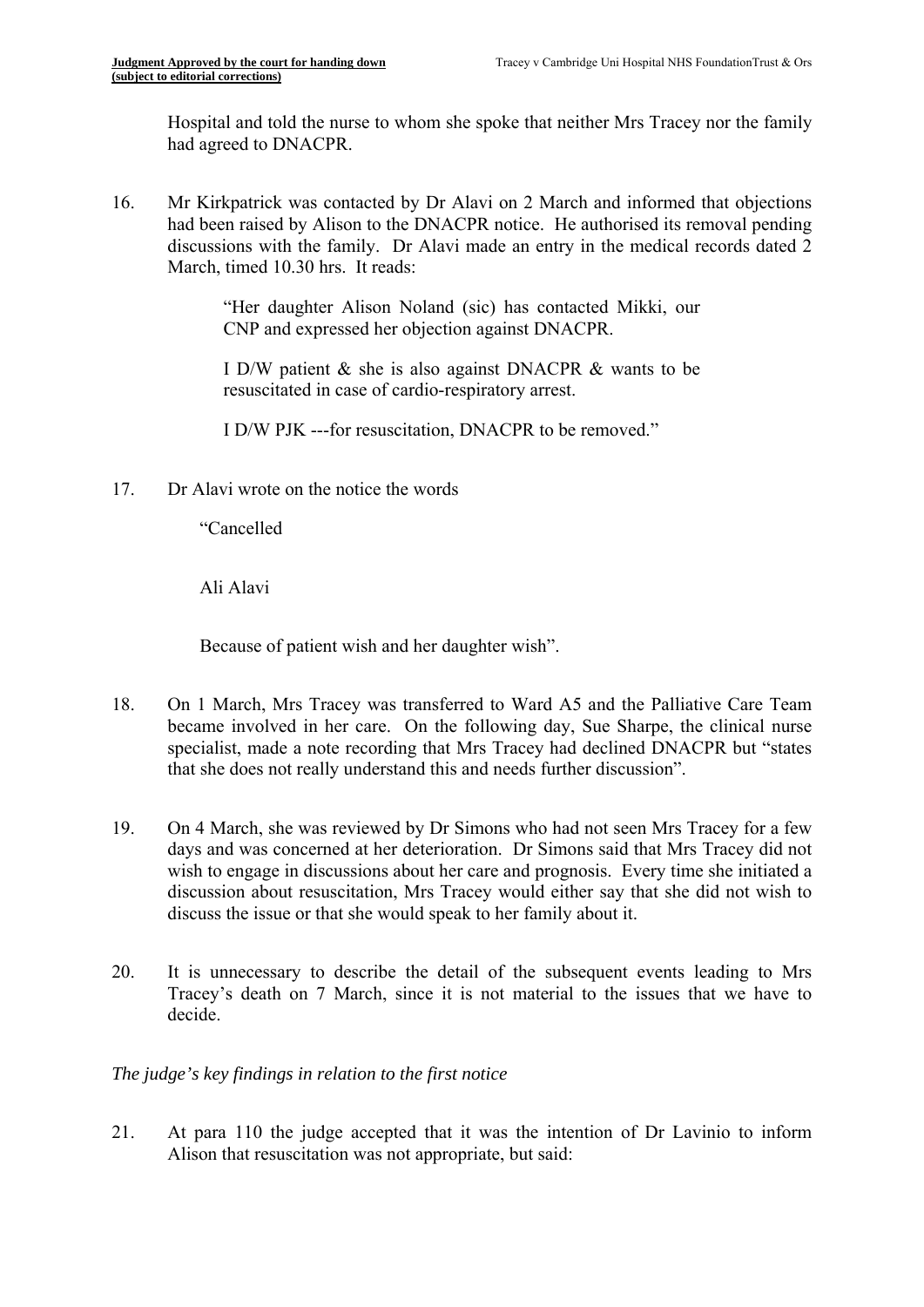"whether in a wish to spare her the harshness of a graphic explanation of CPR or a belief that in using words such as 'slip away' he was conveying the entirety of such a scenario, I believe that the entirety of the position was not fully understood by Alison."

- 22. The judge also accepted at para 112(iii) that Dr Lavinio believed that he had "conveyed the resuscitation issue including the use of the DNACPR notice to Alison who understood and agreed with it". The judge then said:
	- "115 There is nothing in the medical/nursing records which suggests any agreement to DNACPR by Mrs Tracey. The tenor of entries prior to 4 March 2011 indicate that Mrs Tracey either did not agree or requested that any such discussion take place in the presence of her husband or daughters. If Dr Lavinio had such a conversation, it would have been of importance to note the same both on the DNACPR Notice and in the medical records. I am unable to accept that the absence of such a note is a result of no more than poor record keeping.
	- 116 I do not doubt Dr Lavinio's real concern for his patient, nor his wish to spare her an undignified procedure which he, and other clinicians, believed to be of no clinical benefit. It may well be that such a concern also caused him to spare her a conversation which he knew was likely to cause distress to a suffering patient. In the absence of any documentation and in the light of what is known about Mrs Tracey's view on the issue of resuscitation around the time of the first Notice, I am unable to accept Dr Lavinio's evidence that he spoke to Mrs Tracey about resuscitation prior to the implementation of the first DNACPR Notice"

#### *Did Mrs Tracey wish to be consulted about the first DNACPR?*

- 23. Lord Pannick QC submits that Mrs Tracey did not wish to discuss the issue of resuscitation and that she told the clinicians that this was her position at the time of the first notice as well as the second notice. I should make it clear that it is common ground that she did not wish to discuss the issue by the time when the second notice was placed on her notes.
- 24. In support of his submissions, Lord Pannick relies on references by the judge at paras 63 and 92 to the evidence of Dr Simons leading to the finding at para 118 that:

"Given the evidence, in particular of Dr Simons, I accept that her prognosis was not a matter which Mrs Tracey wished to discuss<sup>"</sup>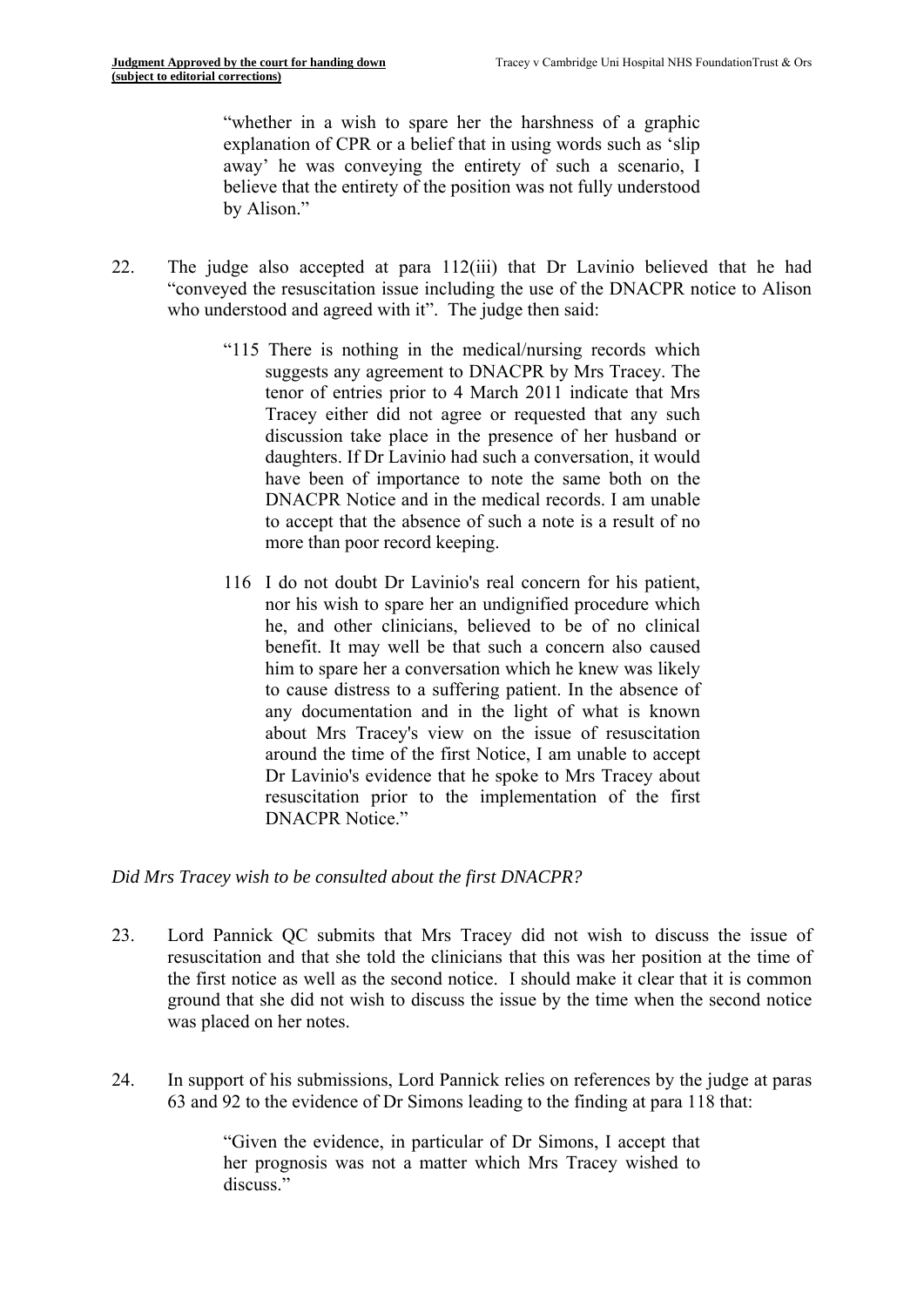- 25. He submits that, if Mrs Tracey did not wish to discuss her prognosis with Dr Simons (described by one of her daughters, Kate Masters, as "sympathetic and a good communicator") there is every reason to think that she was not willing to discuss it with any other doctor. Indeed, according to the evidence of Mr Tracey (para 57 of the judgment), Mrs Tracey felt "badgered" by the attempts of the doctors to discuss her end of life treatment with her.
- 26. Lord Pannick also draws attention to passages at paras 4, 9, 11, 13 and 14 of the witness statement of Dr Simons. For example, at para 11 she says:

"Mrs Tracey did not wish to engage in discussion relating to her care and prognosis. On occasions when I attempted to initiate discussions with Mrs Tracey regarding her treatment and her future she did not want to discuss these issues with me"

- 27. Lord Pannick points out that Dr Simons does not confine this evidence to the period after the first notice was cancelled. He submits that Dr Simons should be understood as referring to the entire period during which Mrs Tracey was under her care.
- 28. It is true that Dr Simons does not state in terms that she is referring only to the period after the cancellation of the first notice. But in my view, these passages in her evidence are too slender a foundation on which to base a finding that Mrs Tracey did not wish to be involved in the decision to complete the first notice. The passages in paras 63 and 92 of the judgment on which Lord Pannick relies undoubtedly relate to the second notice. The factors which show that Mrs Tracey unquestionably did want to be involved in the first notice are the matters to which I have referred at paras 16 and 17 above, in particular the notes of Dr Alavi. I am satisfied that Mrs Tracey did wish to be consulted about any DNACPR notice that the clinicians were contemplating completing and placing in her notes up to the time of the first notice.

## *Was article 8 engaged?*

29. Mr Havers QC submits that article 8 is engaged by a DNACPR decision because it concerns how an individual chooses to pass the closing days and moments of her life and how she manages her death: see *Pretty v UK* (2002) 35 EHRR 1 at paras 61, 64 and 67. It is a decision which concerns a patient's personal autonomy, integrity, dignity and quality of life. There is a clear and consistent line of Strasbourg jurisprudence to the effect that, although article 8 contains no explicit procedural requirements, the decision-making process which leads to measures of interference with an individual's right to private life must be fair and such as to afford due respect to the interests safeguarded by article 8. The purpose of implying a procedural obligation is to ensure "effective" respect for the right. Thus in *Tysiac v Poland*  (2007) 45 EHRR 42, the ECtHR said at para 115:

> "Finally, the Court reiterates that in the assessment of the present case it should be borne in mind that the Convention is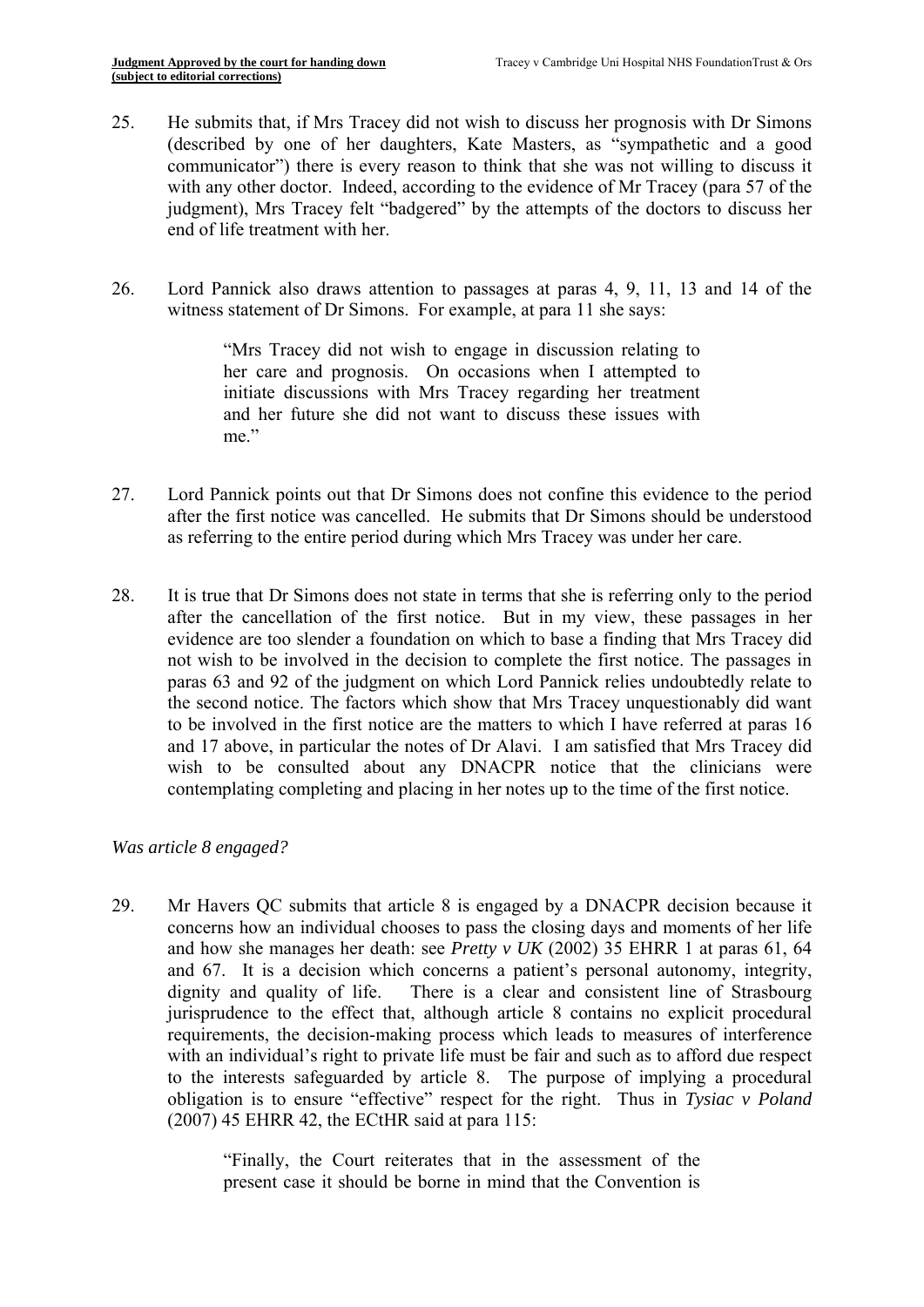intended to guarantee not rights that are theoretical or illusory but rights that are practical and effective. Whilst Art.8 contains no explicit procedural requirements, it is important for the effective enjoyment of the rights guaranteed by this provision that the relevant decision-making process is fair and such as to afford due respect to the interests safeguarded by it. What has to be determined is whether, having regard to the particular circumstances of the case and notably the nature of the decisions to be taken, an individual has been involved in the decision-making process, seen as a whole, to a degree sufficient to provide her or him with the requisite protection of their interests."

- 30. Lord Pannick does not seriously dispute that article 8 is engaged, but Mr Sachdeva on behalf of the Secretary of State does. Mr Sachdeva submits that there is no authority to support the view that article 8 is engaged by a decision not to resuscitate and that it is simplistic to apply what was said in cases such as *Pretty* in the present context. Thus, for example, it does not follow from the fact that article 8 is engaged where an individual wishes to be assisted to commit suicide so as to avoid an undignified end to his life that it is also engaged where an individual wishes to prolong his life by having medical treatment. He submits that it is not sufficient to say that article 8 is engaged simply because the decision which is under consideration impacts on the physical integrity and autonomy of an individual. But he has been unable to identify the criteria by which to determine whether article 8 is engaged by the withholding of medical treatment. He submits that the court should not hold that article 8 is engaged in situations in which the ECtHR has not yet decided that it is engaged and refers to what Lord Bingham said in *R (Ullah) v Special Adjudicator* [2004] UKHL 26, [2004] 2 AC 1 at para 20 and to various passages in *Ambrose v Harris* [2011] UKSC 43, [2011] 1 WLR 2435*.* Mr Sachdeva also relies on the decision of this court in *R (on the application of Condliff) v North Staffordshire Primary Health Care Trust* [2011] EWCA Civ 910, [2012] 1 All ER 689 in support of his case that article 8 is not engaged here.
- 31. I accept Mr Sachdeva's submission that what is required by respect for an article 8 right is highly contextual. As the ECtHR said in *Goodwin v United Kingdom* (2002) 35 EHRR 447 at para 72, the notion of "respect" as understood in article 8 is "not clear cut", especially so far as the positive obligations inherent in the concept are concerned. The court said: "the notion's requirements will vary considerably from case to case and the margin of appreciation to be accorded to the authorities may be wider than that applied in other areas under the Convention": see also *Tysiac* at para 114. I also accept the submission of Mr Sachdeva that there is no positive article 8 obligation to ensure access to resuscitation. But Mr Havers does not contend that there is such an obligation.
- 32. In my judgment, however, none of Mr Sachdeva's submissions justifies the conclusion that article 8 is not *engaged* by a decision to impose a DNACPR notice. A decision as to how to pass the closing days and moments of one's life and how one manages one's death touches in the most immediate and obvious way a patient's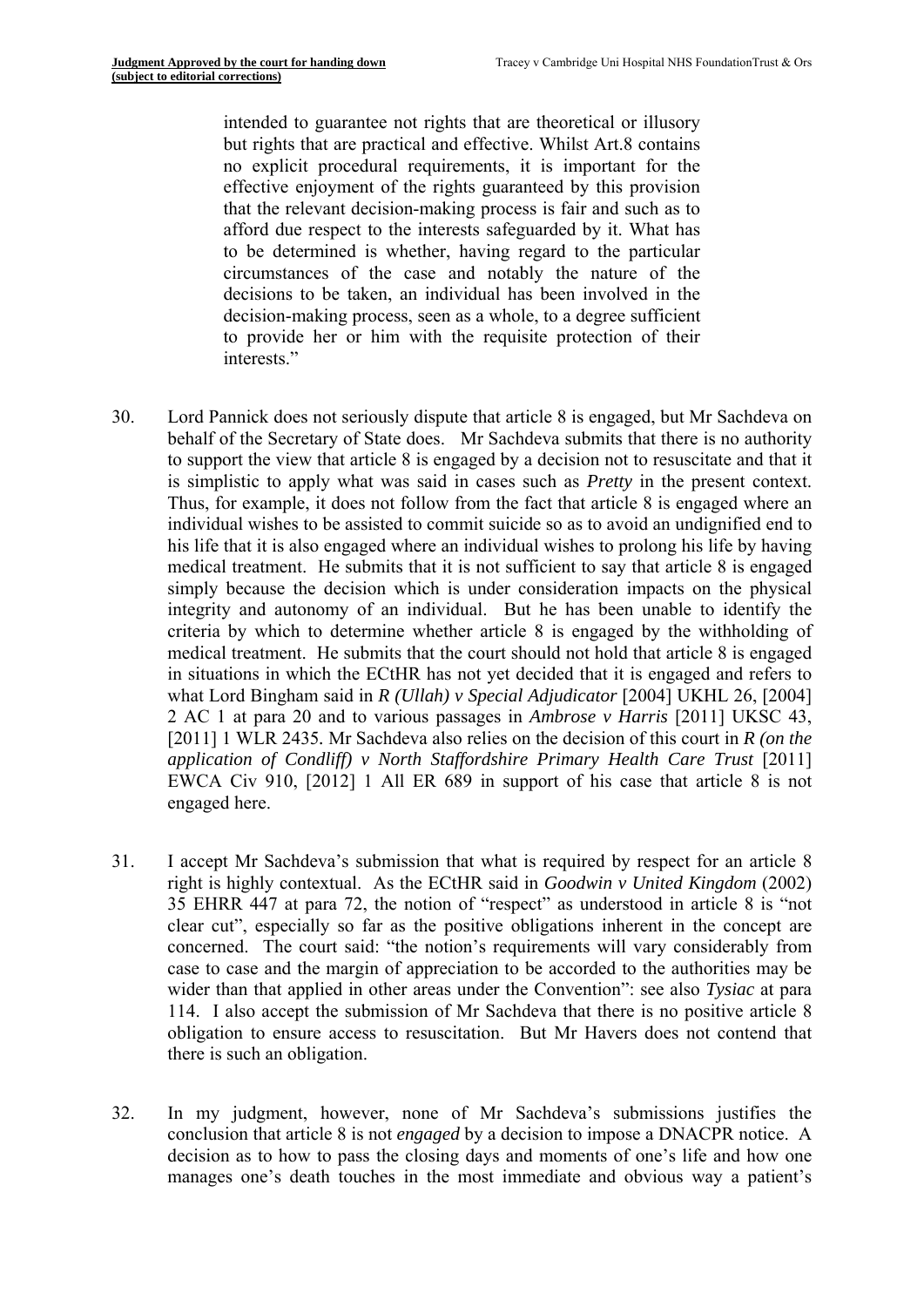personal autonomy, integrity, dignity and quality of life. If there were any doubt as to that, it has been settled by the decision in *Pretty.* 

- 33. It is true that there is no authority which has specifically decided that it is so engaged in the particular context with which we are concerned, but there is no contrary authority either. I do not accept that decisions such as *Ullah* and *Ambrose* require this court to hold that article 8 is not engaged simply because there is no Strasbourg authority which says that it is engaged in a case such as this.
- 34. In fact, *Glass v UK* (2004) 39 EHRR 15 does shed some light on the view of the ECtHR on the point. The applicants complained that UK law and practice breached the first applicant's article 8 rights in that decisions were made by hospital doctors (i) to administer diamorphine against his mother's wishes and (ii) to place a DNACPR notice in his notes without her knowledge. The court decided the first complaint in favour of the applicants. At para 83, it said:

"In view of that conclusion, it does not consider it necessary to examine separately the applicants' complaint regarding the inclusion of the DNR notice in the first applicant's case notes without the consent and knowledge of the second applicant. It would however observe in line with its admissibility decision that the notice was only directed against the application of vigorous cardiac massage and intensive respiratory support, and did not exclude the use of other techniques, such as the provision of oxygen, to keep the first applicant alive."

- 35. It is of note that it appears not to have been in dispute that article 8 was engaged. If it had not been engaged, that would have been a complete answer to the complaint and one would have expected the court to say so. Indeed, if article 8 was not engaged by the placing of a DNACPR notice, it is difficult to see why it was also not engaged by the decision to administer diamorphine against the mother's wishes. Yet the court proceeded on the basis that article 8 was engaged both in relation to the decision to administer diamorphine and in relation to the DNACPR issue.
- 36. In *Tysiac,* the applicant suffered from severe myopia and was worried about the possible impact on her health of her pregnancy. She wished to have an abortion. The hospital doctor said that there were insufficient grounds for a termination. After the delivery, her eyesight deteriorated. She lodged a criminal complaint against the doctor, but the prosecutor discontinued the investigation on the basis that there was no case to answer. Her appeal was dismissed and her attempt to bring disciplinary proceedings against the doctor was unsuccessful. She made a number of complaints to the ECtHR. These included a complaint that there had been a breach of her article 8 rights by failing to provide her with an abortion and by the absence of a comprehensive legal framework to guarantee her rights by appropriate procedural means. Her complaint was upheld by the court.
- 37. At para 109, the ECtHR said: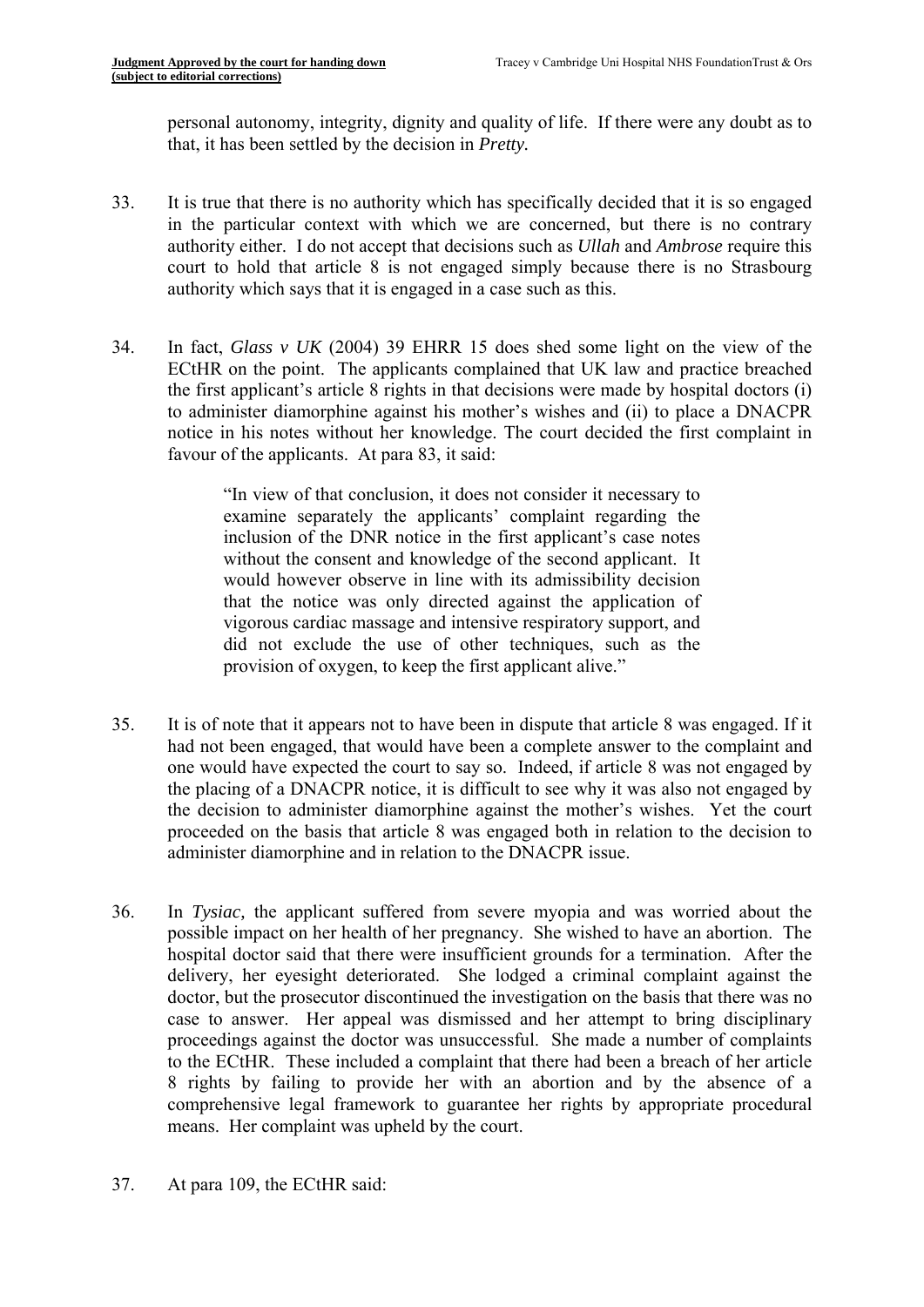"The Court also reiterates that "private life" is a broad term, encompassing, inter alia, aspects of an individual's physical and social identity including the right to personal autonomy, personal development and to establish and develop relationships with other human beings and the outside world. Furthermore, while the Convention does not guarantee as such a right to any specific level of medical care, the Court has previously held that private life includes a person's physical and psychological integrity and that the State is also under a positive obligation to secure to its citizens their right to effective respect for this integrity."

- 38. Similar statements appear in many of the Strasbourg cases. It was not in dispute that article 8 was engaged in that case and at para 108 the court recorded its agreement that it was engaged. It reiterated that "legislation regulating the interruption of pregnancy touches upon the sphere of private life, since whenever a woman is pregnant her private life becomes closely connected that of the developing foetus".
- abortion. The fact that the court has held that article 8 is engaged in abortion cases 39. The question whether a woman is permitted by the state to have an abortion clearly raises issues concerning her private life in the broad sense. It touches her right to personal autonomy. Article 8 was held to be engaged in *Tysiac* notwithstanding the fact that the right to private life could not be interpreted as conferring a right to an (*RR v Poland* (2011) 53 EHRR 31 is another example) supports the conclusion that it is engaged in a case concerning DNACPR notices.
- 40. Next, I need to deal with *Condliff.* The defendant primary care trust had a policy for commissioning bariatric surgery. A certain form of bariatric surgery was appropriate for the claimant, but he did not come within the scope of the general policy. His claim for treatment was rejected. He claimed that the trust owed a positive duty under article 8 to consider his private and family life. His claim was dismissed by this court. Toulson LJ said at para 35 that the issue was whether "article 8 makes it unlawful for a PCT (Primary Care Trust) to adopt an IFR (individual funding request) policy by which IFRs are to be considered and determined solely by reference to clinical factors". He reviewed some of the jurisprudence, particularly in relation to the difference between prohibiting interference with an individual's private and family life and imposing positive obligations on the state. At para 41, he noted that, although the ECtHR has recognised that in principle article 8 may be relied on to impose a positive obligation on a state to provide support for an individual including medical support, there is no reported case in which the court has upheld a claim by an individual complaining of the state's non-provision of medical treatment. Finally, at para 52 he said:

"Nothing in the authorities therefore leads me to conclude that the policy of the PCT, properly understood, is to be regarded as showing a lack of respect for Mr Condliff's private and family life so as to bring art 8 into play. If, however, art 8 is applicable, there were legitimate equality reasons for the PCT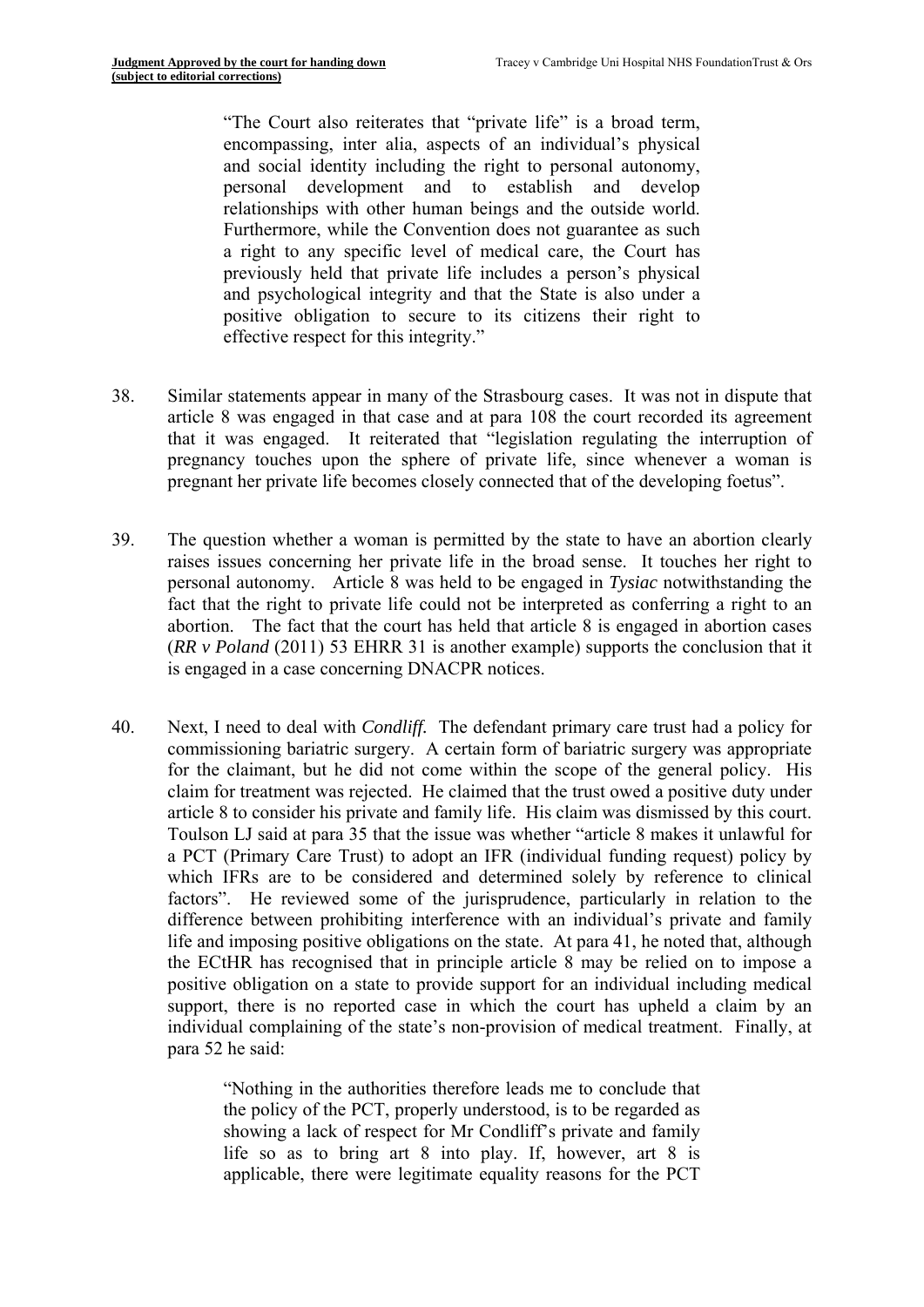to adopt the policy that it did and its decision was well within the area of discretion or margin of appreciation properly open to it."

- 41. I do not read Toulson LJ as saying that article 8 was not *engaged.* Although the use of the words "into play" and "applicable" might suggest that he was saying that article 8 was not engaged, that would be difficult to reconcile with what he said at para 41 which seemed to proceed on the basis that article 8 was engaged in the cases to which he was referring . Nor would it sit well with his saying at para 52 itself that nothing in the authorities leads to the conclusion that the policy "is to be regarded as showing a lack of respect for Mr Condliff's private and family life so as to...". The better interpretation is that he was saying that there was nothing in the authorities which would support the conclusion that there had been an interference with the right to private life granted by article 8(1); but if there had been an interference, it was justified under article 8(2). I would add that, if my interpretation of para 52 is wrong, then I respectfully disagree with it. It is clearly not the law that article 8 is never engaged in any case involving the provision or withholding of medical treatment.
- 42. The question whether article 8 is *engaged* should not be confused with the separate question of whether it is breached in the circumstances of any particular case. It is not necessary for the purpose of deciding the issues that arise in this case to decide the full reach of article 8 in relation to the withholding of medical treatment. Mr Havers confines himself to submitting that article 8 is engaged whenever a DNACPR order is in contemplation because, if an order is made, it is likely directly to affect how the patient will end his or her life. DNACPR decisions should be distinguished from other decisions to withhold life-saving treatment because they are taken in advance and therefore they present an opportunity for discussion with patients and their family members.
- 43. Finally, I should emphasise that the claimant in the present case is not complaining about the substantive decision to withhold CPR. It is about aspects of the procedure which led to the making of the decision and aspects of the policy which governs the making of DNACPR decisions.
- 44. With this introduction, I must now turn to the case against the Trust and the Secretary of State.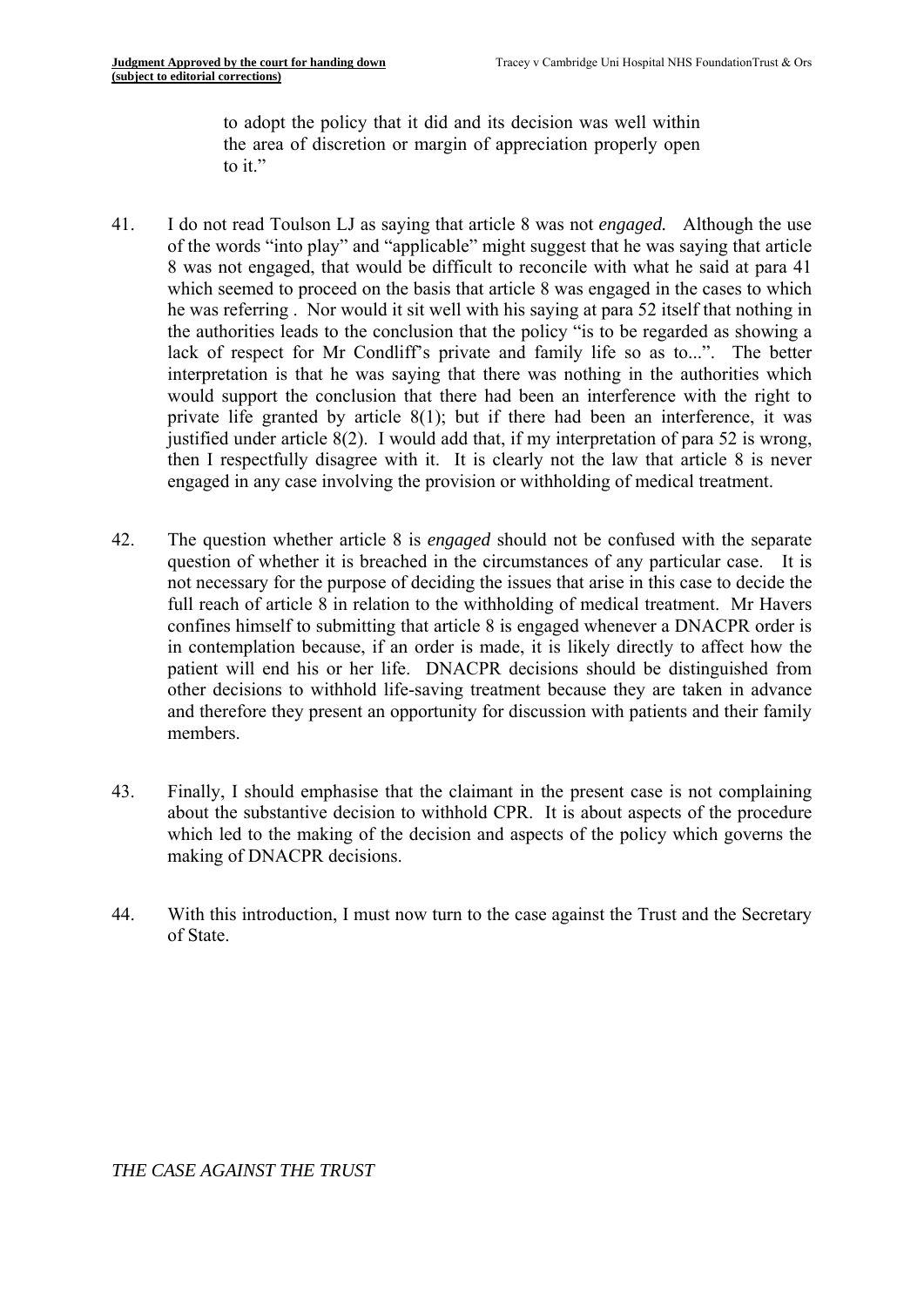#### *The clinicians' obligation to involve the patient in a DNACPR decision*

- 45. Mr Havers submits that clinicians should adopt measures to ensure that a patient of capacity who is in the position that Mrs Tracey was in at the time of the first notice is involved in the process which leads to the making of a DNACPR decision; and that if the patient is not willing or able to be involved, members of her family should be involved. He says that, unless it is obviously inappropriate to do so, the patient (or members of the family) should be consulted when the notice is being considered, her (or their) views should be sought by the doctors and if a notice is imposed, she (or they) should be told about it. He submits that these measures are required by a fair process. Anything less is insufficient to guarantee due respect for the interests safeguarded by article 8.
- 46. Lord Pannick agrees that there should be patient involvement in the decision-making process unless this is inappropriate, but he does not accept that there must be involvement unless it is *obviously* inappropriate. He submits that it is not appropriate to consult if the clinician forms the view that CPR would be futile or that it would cause harm or distress to the patient to be informed and involved in the process.
- 47. The question of the circumstances in which it is appropriate for a clinician to consult the patient about a DNACPR decision has been the subject of careful consideration by the medical profession for some time. There has been a growing recognition of the importance of involving patients in decisions which potentially deprive them of lifesaving treatment. For example, the October 2007 version of the Joint Statement "Decisions relating to cardiopulmonary resuscitation" by the Royal College of Nursing, the Resuscitation Council (UK) and the BMA ("the Joint Statement") states in its introduction:

"Some health professionals do not find it easy to discuss CPR with their patients, but this must not prevent discussion, either to inform patients of a decision or involve patients in the decision-making process, where appropriate."

48. Paragraph 6.1 states:

"When a clinical decision is made that CPR should not be attempted, because it will not be successful, and the patient has not expressed a wish to discuss CPR, it is not necessary or appropriate to initiate discussion with the patient to explore their wishes regarding CPR.

Careful consideration should be given as to whether or not to inform the patient of the decision. Although patients should be helped to understand the severity of their condition, whether they should be informed explicitly of a clinical decision not to attempt CPR will depend on the individual circumstances. In most cases a patient should be informed, but for some patients, for example those who know that they are approaching the end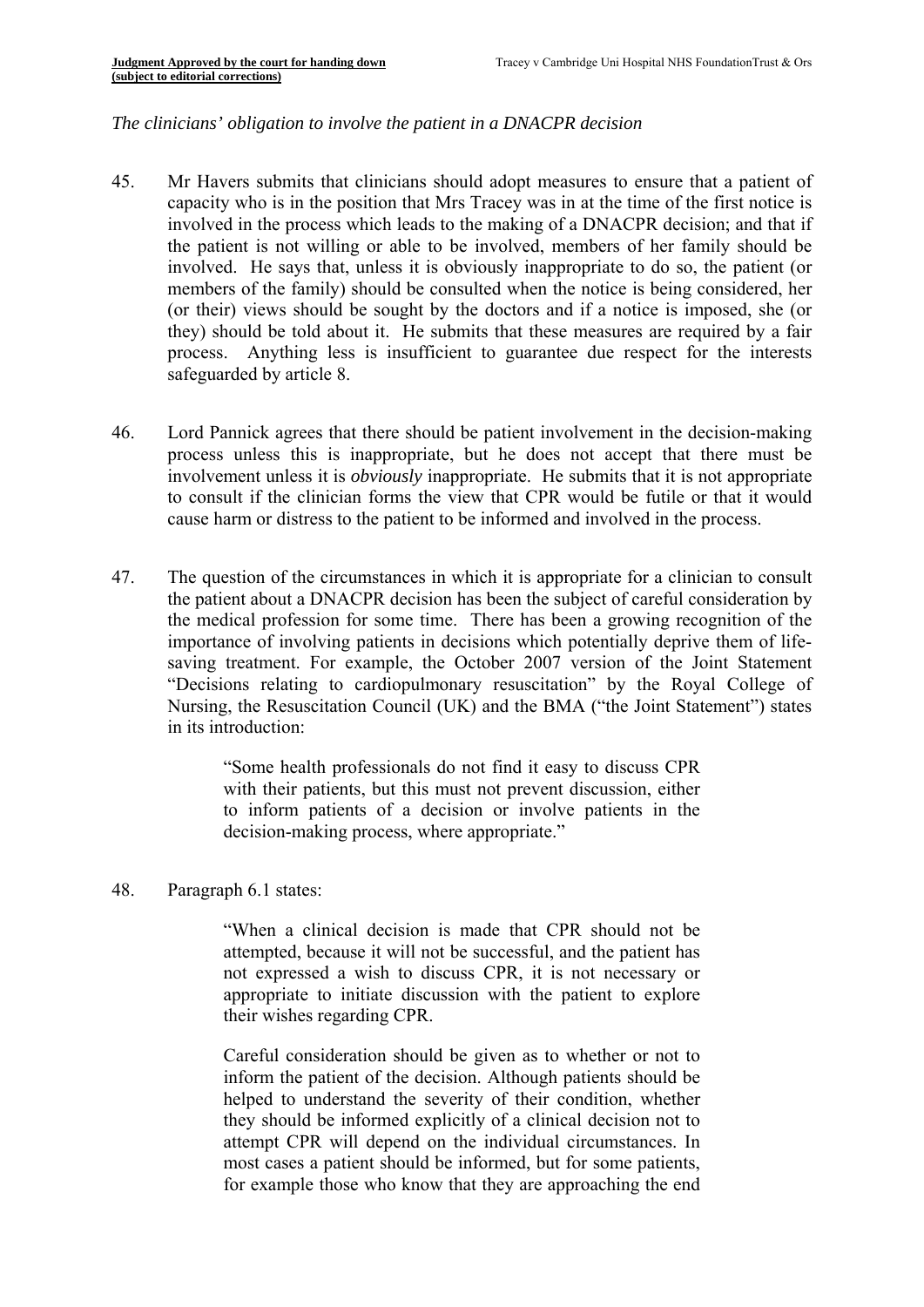of their life, information about interventions that would not be clinically successful would be unnecessarily burdensome and of little or no value. Others indicate by their actions and involvement in decision-making that they want detailed information about their care and want to be fully involved in planning for the end of their life. Therefore an assessment should be made of how much information the individual patient (or, if the patient lacks capacity, those close to them) wants to know. The decision must be the one that is right for the patient and information should never be withheld because conveying it is difficult or uncomfortable for the healthcare team. In considering this clinicians need to take account of the fact that patients are legally entitled to see and have a copy of their health records, so it may be preferable for them to be informed of the existence of a DNAR decision and have it explained to them rather than for them to find it by chance. It may be distressing to them to find out by chance that a DNAR decision has been made without them being involved in the decision or being informed of it. "

49. The Trust's policy includes the following:

#### "**6. When to consider a DNACPR order**

A DNACPR decision should only be made after appropriate consultation and consideration of all aspects of the patient's condition. Decisions must be taken in the best interest of the patient, following assessment that should include likely clinical outcome and the patient's known or ascertainable wishes.

## **6.1 DNACPR decisions for adults**

It is appropriate to consider implementing a DNACPR order where:

- the patient's condition indicates that effective CPR is unlikely to be successful.
- CPR is not in accord with the recorded, sustained wishes of a patient who is mentally competent
- CPR is not accordance with a valid applicable advance directive (anticipatory refusal or living will). For further information please refer to the Trust's advance statements,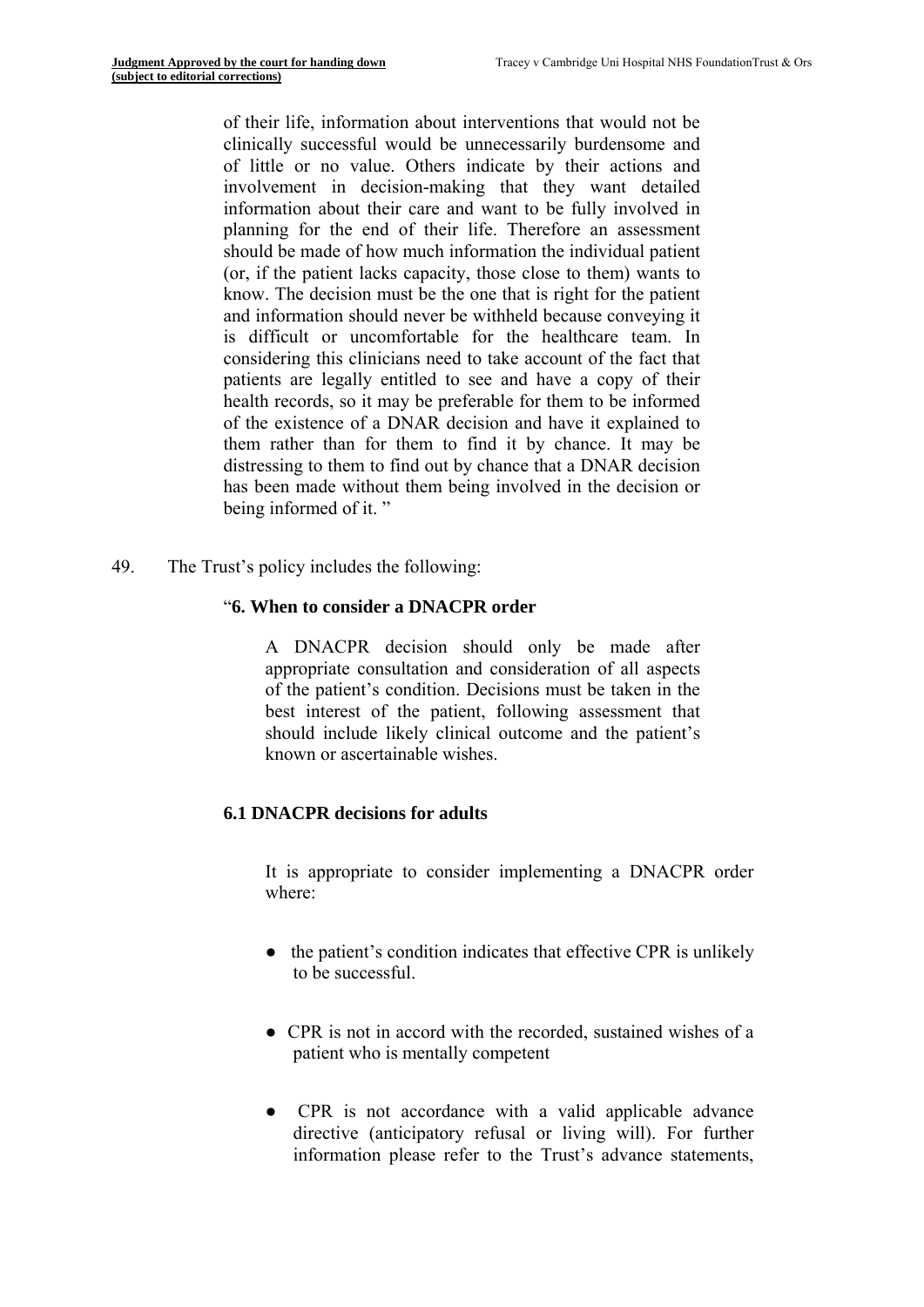advance decisions and lasting powers of attorney in relation to future medical treatment policy

• successful CPR is likely to be followed by a length and quality of life which it would not be in the best interests of the patient to sustain.

## **7.1 Patient rights**

The rights of the patient are absolute to any decision making regarding resuscitation. The patient's rights must be respected, and where clinically possible, patients should be consulted in advance as to who they want, or do not want, to be involved in decision making if they became incapacitated.

#### **7.3 Discussion with relatives**

Any discussion with relatives or close friends (if appropriate and with due regard to patient confidentiality) may be valuable in assisting with the decision. However, the final decision rests with the clinician – relatives cannot determine a patient's best interests, nor give consent to, nor refuse treatment on a patient's behalf unless acting under an LPA (see above). They should be assured however that their views will be taken into account."

- 50. We have had detailed submissions as to the circumstances in which it is appropriate for a clinician not to consult the patient about a DNACPR decision. Mr Wolfe QC, for The Equality and Human Rights Commission, emphasises the difference between (i) medical issues (such as whether CPR might work) which are matters for the clinicians to decide and (ii) questions relating to the welfare of the patient in the widest sense (including social and psychological issues) which are essentially for the patient to decide. It is for the patient and not for others to say that a life which the patient would regard as worthwhile is not worth living: see *Aintree University Hospitals Trust v James* [2013] UKSC 67, [2013] 3 WLR 1299 at paras 40 to 44.
- 51. Ms Morris QC and Victoria Butler-Cole, for the Resuscitation Council (UK), submits that it is wrong to draw a distinction between cases in which CPR will be "mechanically unsuccessful" (i.e. the heart will not be restarted) and all other cases and on the basis of this distinction to say that it is inappropriate to consult only in the former. She says that CPR is also unsuccessful in circumstances where it will merely prolong the dying process for a matter of hours or days. CPR can properly be considered to be "futile" in such circumstances. In both cases, attempting CPR will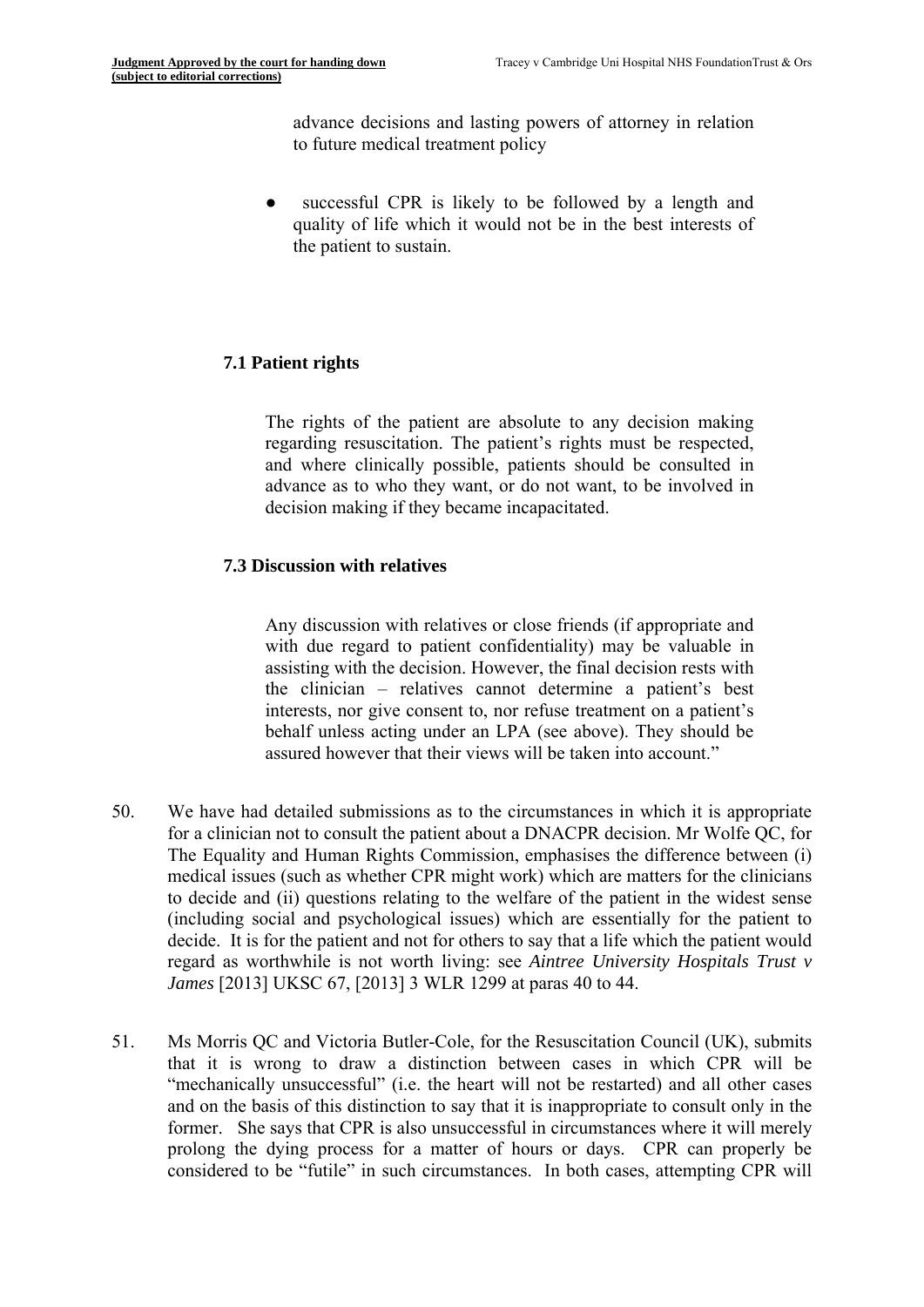violate the clinician's fundamental professional obligation to do no harm, and cannot be required of a clinician, whatever the patient's wishes. In both cases, therefore, it is not necessary to consult the patient about a DNACPR decision.

52. In my view, the court should be slow to give general guidance as to the circumstances in which it is not appropriate to consult a patient in relation to a DNACPR decision. As the ECtHR said in *Tysiac* at para 115*,* the degree of patient involvement required by article 8 depends on "the particular circumstances of the case and notably the nature of the decisions to be taken". The salutary warning given by Lord Phillips MR giving the judgment of this court in *R (Burke) v General Medical Council* [2005] EWCA Civ 1003, [2006] QB 273 at para 21 should be borne in mind. He said:

> "There are great dangers in a court grappling with issues such as those that Munby J has addressed when these are divorced from a factual context that requires their determination. The court should not be used as a general advice centre. The danger is that the court will enunciate propositions of principle without full appreciation of the implications that these will have in practice, throwing into confusion those who feel obliged to attempt to apply those principles in practice."

- 53. But I think it is right to say that, since a DNACPR decision is one which will potentially deprive the patient of life-saving treatment, there should be a presumption in favour of patient involvement. There need to be convincing reasons not to involve the patient.
- 54. There can be little doubt that it is inappropriate (and therefore not a requirement of article 8) to involve the patient in the process if the clinician considers that to do so is likely to cause her to suffer physical or psychological harm. There was some debate before us as to whether it is inappropriate to involve the patient if the clinician forms the view that to do so is likely to distress her. In my view, doctors should be wary of being too ready to exclude patients from the process on the grounds that their involvement is likely to distress them. Many patients may find it distressing to discuss the question whether CPR should be withheld from them in the event of a cardio-respiratory arrest. If however the clinician forms the view that the patient will not suffer harm if she is consulted, the fact that she may find the topic distressing is unlikely to make it inappropriate to involve her. I recognise that these are difficult issues which require clinicians to make sensitive decisions sometimes in very stressful circumstances. I would add that the court should be very slow to find that such decisions, if conscientiously taken, violate a patient's rights under article 8 of the **Convention**
- 55. Lord Pannick submits that it is also inappropriate to involve the patient if the clinician forms the view that CPR would be futile even if he considers that involvement is unlikely to cause the patient harm. I would reject this submission for two reasons. First, a decision to deprive the patient of potentially life-saving treatment is of a different order of significance for the patient from a decision to deprive him or her of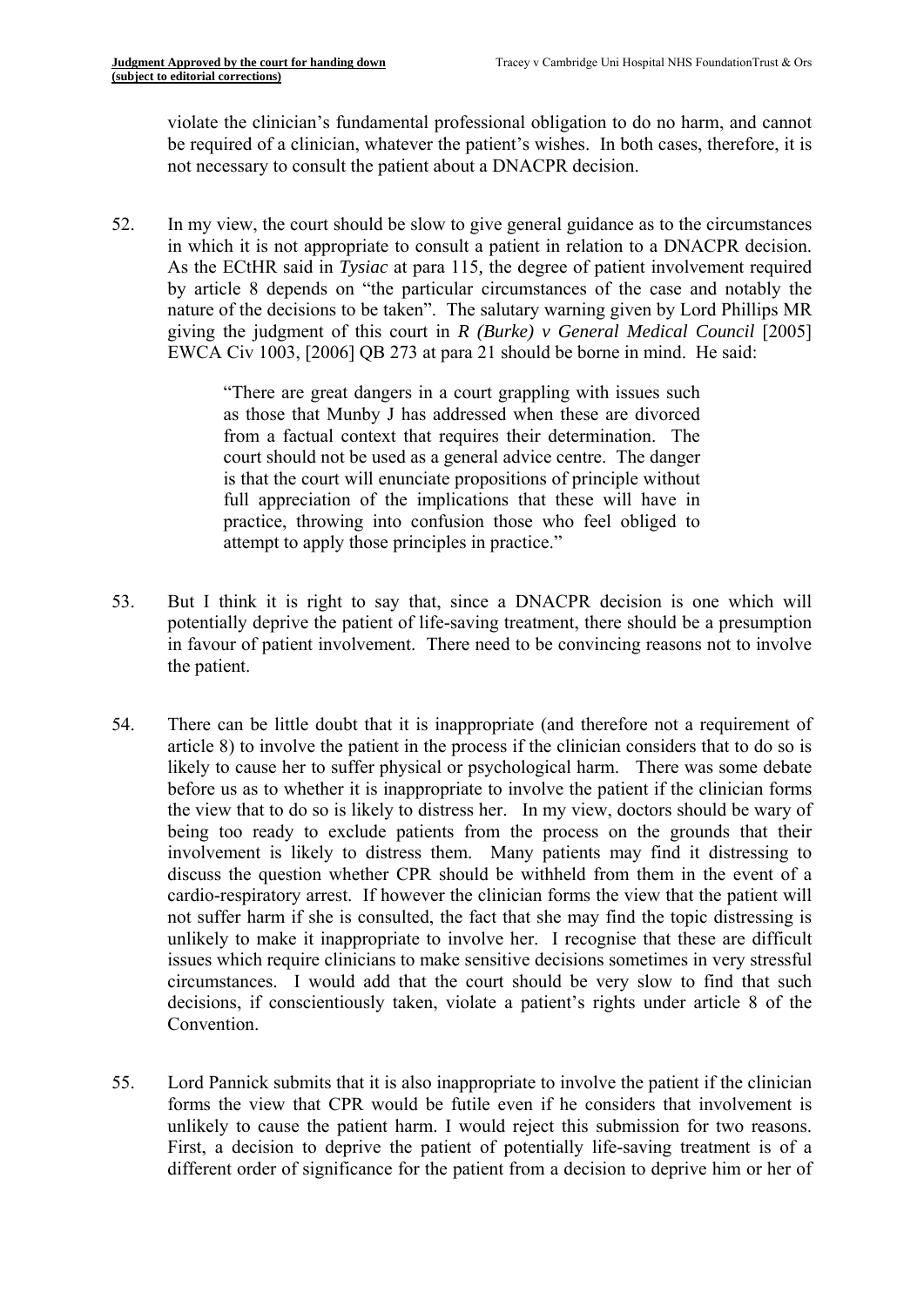other kinds of treatment. It calls for particularly convincing justification. Prima facie, the patient is entitled to know that such an important clinical decision has been taken. The fact that the clinician considers that CPR will not work means that the patient cannot require him to provide it. It does not, however, mean that the patient is not entitled to know that the clinical decision has been taken. Secondly, if the patient is not told that the clinician has made a DNACPR decision, he will be deprived of the opportunity of seeking a second opinion. The desirability of affording the patient the opportunity of seeking a second opinion is recognised in the Joint Statement (see para 61 below) and in the authorities (see para 63 below).

#### *Was there a breach of the duty to consult and notify in relation to the first notice?*

- 56. Was it inappropriate to consult in relation to the first notice on the facts of this case? Lord Pannick submits that Dr Lavinio was entitled in the exercise of his clinical judgment to decide not to consult Mrs Tracey on the grounds that (i) he believed that CPR would be futile and (ii) he knew that it would cause her distress to be involved in a discussion as to whether she should be resuscitated in the event of a cardiorespiratory arrest. I have already dealt with the futility point. Lord Pannick relies on para 116 of the judgment (see para 22 above) in support of his submission in relation to the distress point. There are two answers to this submission. First, a belief that it would cause distress to the patient to discuss the issue is unlikely to be sufficient, without more, to make it inappropriate to involve her. The distress must be likely to cause the patient a degree of harm. There is no finding as to the nature of the distress that Dr Lavinio believed Mrs Tracey would be likely to suffer or the harm that it might cause. I accept at once that, if Dr Lavinio had given evidence that he did not discuss CPR with her because he thought that she would be distressed and that this might cause her harm, the court would have been most unlikely to interfere with his clinical judgment. In that event, the court would have concluded that the clinician was entitled to decide that it was inappropriate to involve her in the process. The difficulty in this case is that Dr Lavinio gave no such evidence. His case was that he *did* discuss the matter with Mrs Tracey. In truth, Lord Pannick's submission is an artificial construct based on a reading of para 116 which does not take account of the crucial fact that Dr Lavinio insisted that he spoke to Mrs Tracey about the DNACPR issue.
- 57. However, Lord Pannick has another string to his bow. Basing himself on para 115 of *Tysiac,* he submits that the question is whether Mrs Tracey was "involved in the decision-making process seen as a whole" to a degree sufficient to provide the requisite degree of protection of her interests. The whole history from 19 February (when Mrs Tracey was admitted to the Hospital) until 7 March (when she died) must be taken into account. He draws particular attention to the fact that (i) the first notice was only in operation for three days; (ii) Mr Kirkpatrick cancelled it as soon as the family expressed their concern about it pending further discussions with them about it; (iii) there were then extensive attempts to consult Mrs Tracey in circumstances of great difficulty which are described in detail by the judge; and (iv) the second notice was imposed after consultation with the family and with their agreement. Looked at as a whole, he submits, this shows that the clinicians were a dedicated medical team who showed proper respect for the article 8 rights of Mrs Tracey.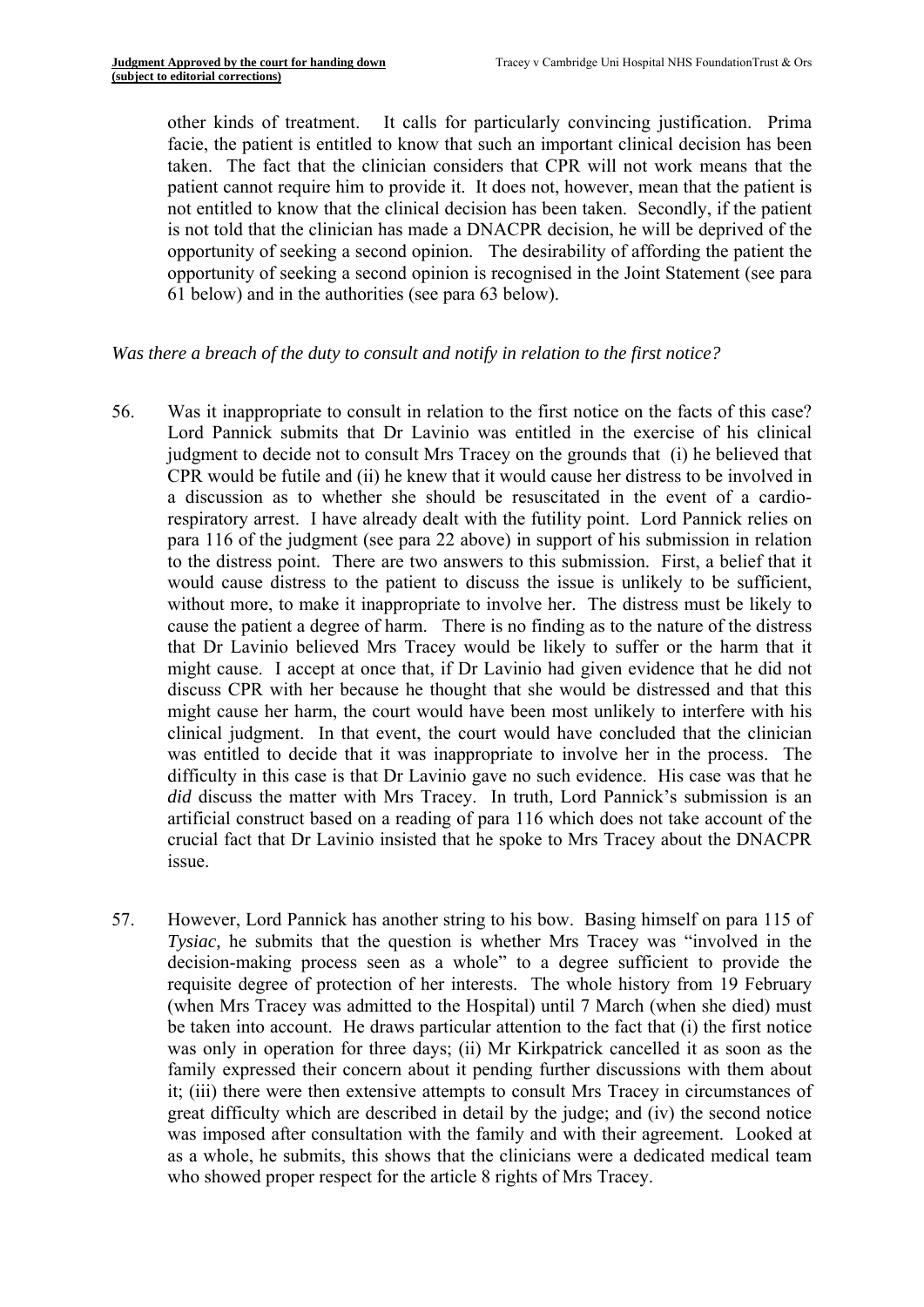- 58. At first sight, this seems an attractive argument. But I cannot accept it. The relevant "decision-making process seen as a whole" was the process which led to the decision which was taken without consultation, i.e. the decision to impose the first notice. The fact that the second notice was imposed after proper consultation does not make good the shortcomings in the process which led to the making of the first DNACPR decision. It is fortuitous that the first notice was cancelled after only three days. It is also fortuitous that Mrs Tracey did not suffer an arrest whilst the notice was in operation. In my view, this fortuity cannot bear on the question whether Mrs Tracey was sufficiently involved in the decision-making process which led to the imposition of the first notice.
- 59. It follows that in my view there was a breach of the article 8 procedural obligation to involve Mrs Tracey before the first notice was completed and placed in her notes. The Trust has not demonstrated that there were convincing reasons in this case not to consult her before this step was taken.

#### *The second opinion point*

- 60. Mrs Tracey was not offered the opportunity to obtain a second opinion by the Trust when it imposed the first or the second notice. Mr Havers submits that this amounted to a breach of article 8, although we are only concerned with the first notice on this appeal. He says that this issue arises because the possibility of a second opinion might have been raised if Mrs Tracey had been consulted and if there had been disagreement as to whether a DNACPR decision should be made. In my view, that possibility is not sufficient for the issue to arise on the facts of this case. It would only arise if there were a disagreement between patient and doctor or if there were a disagreement between the treating doctors themselves. Nevertheless, we heard argument on the question whether article 8 can require a second medical opinion to be offered in the event of disagreement.
- 61. The Joint Statement states at para 7.2:

"Doctors cannot be required to give treatment contrary to their clinical judgement, but should be willing to consider and discuss patients' wishes to receive treatment, even if it offers only a very small chance of success or benefit. Where attempted CPR has a reasonable chance of successfully restarting the heart and breathing for a sustained period, and patients have decided that the quality of life that can reasonably be expected is acceptable to them, their wish for CPR should be respected. In the unusual circumstance in which the doctor responsible for a patient's care feels unable to agree to the patient's expressed wishes for attempted CPR, or where there is a lack of agreement within the healthcare team, seeking a second opinion is recommended so that patients may be given an opportunity to review their decision in the light of further advice. Transfer of the patient's care to another doctor or team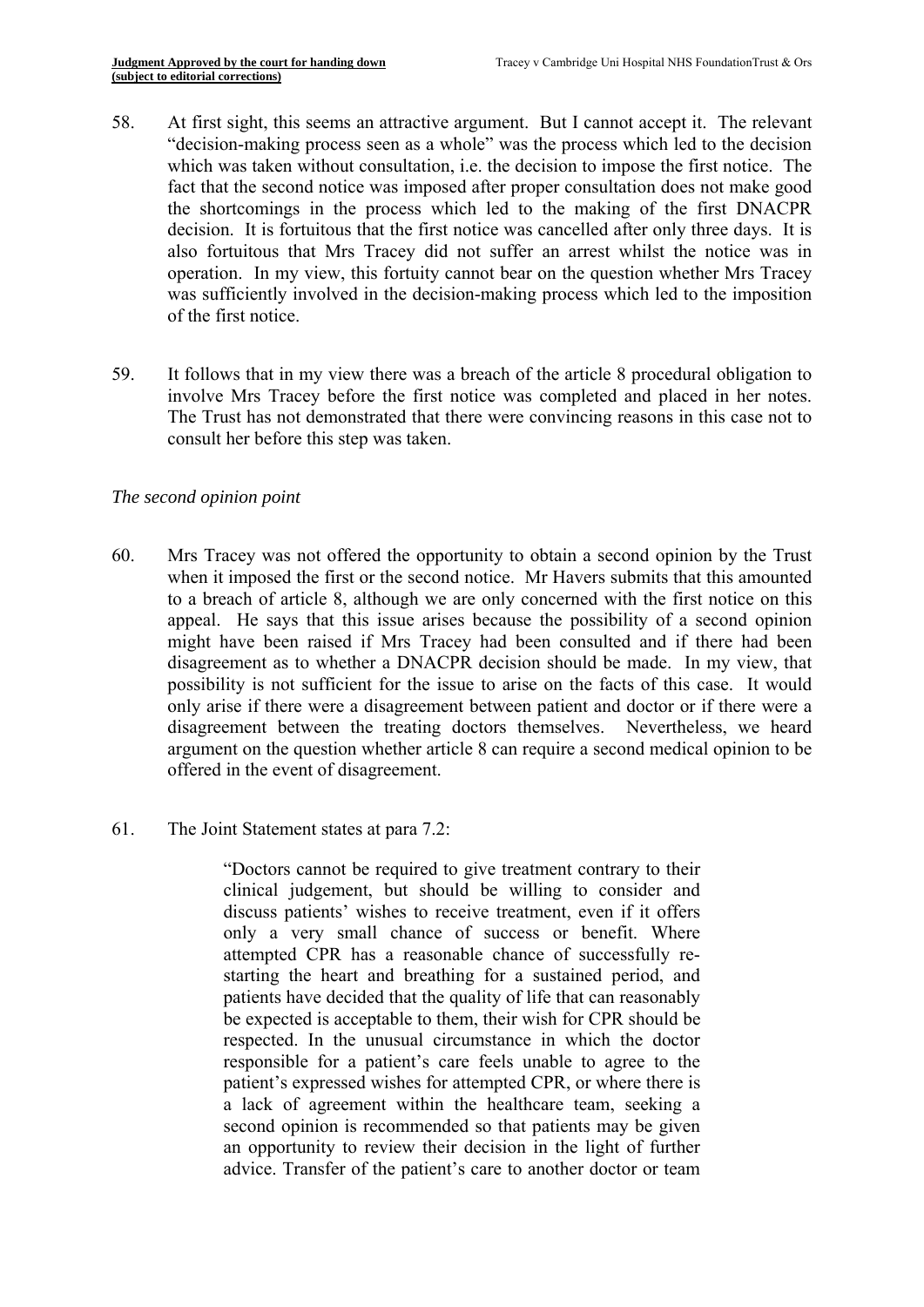can be considered if there is still a lack of agreement and it is feasible. In exceptional circumstances, where there is ongoing disagreement, it may be necessary to seek legal advice."

- 62. The Trust's policy that was in force in 2011 did not contain any reference to the offer of a second opinion. The Trust has, however, for some time been working on the text of a leaflet to hand to patients entitled "Talking to your doctor about treatments: a guide for patients". Since 29 April 2014, a standard form of leaflet has been issued to all patients. Page 4 includes: "If you (or your relative) don't think the doctor has made the right choice about a treatment they can ask for a second doctor to assess this (this is called a **second opinion**)".
- 63. Reference has been made to *Burke* where Lord Phillips endorsed a number of propositions including at para 50 (v) that, if the doctor concludes that the form of treatment requested by the patient is not clinically indicated, he is under no legal obligation to provide it to the patient "although he should offer to arrange a second opinion". It is not clear whether Lord Phillips meant that the doctor is under a *legal obligation* to offer to arrange a second opinion or whether he should do so as a matter of good practice. Either way, what he said about second opinions was not part of the ratio of the decision. Without the benefit of full argument on the point, I would be reluctant to hold that a doctor is under a legal obligation to offer to arrange a second opinion in all circumstances. I accept that there is some support for the existence of such a duty in *Re B (adult: refusal of treatment)* [2002] EWHC 429 (Fam), [2002] 2 FCR 1 at para 100 (viii). This may, however, be no more than an application of the usual duty of care owed by all treating doctors to their patients.
- 64. More importantly, whether a doctor is under a legal obligation to offer to arrange for a second opinion or not, I can see no basis for holding that article 8 requires him to do so. I do not consider that the availability of a second opinion is one of the core procedural safeguards protected by article 8. Unlike the rights to notification and consultation, which respond directly to the value of patient autonomy, an interpretation of article 8 which includes the right to a second medical opinion would represent an unacceptable intrusion into the realm of clinical judgment.
- 65. In any event, I would accept the submission of Lord Pannick that there is no obligation to offer to arrange a second opinion in a case, such as that of Mrs Tracey, where the patient is being advised and treated by a multi-disciplinary team all of whom take the view that a DNACPR notice is appropriate.

## *Availability of a sufficiently clear and precise policy*

66. Article 8(2) requires any interference with an individual's rights under article 8(1) to be "in accordance with the law". This requires the policy which describes the circumstances in which the Trust's clinicians may interfere with a patient's article 8(1) rights to be accessible and clear. In *Purdy v DPP* [2009] UKHL 45, [2010] 1 AC 345, Lord Hope said at para 40 that any interference with article 8(1) rights must meet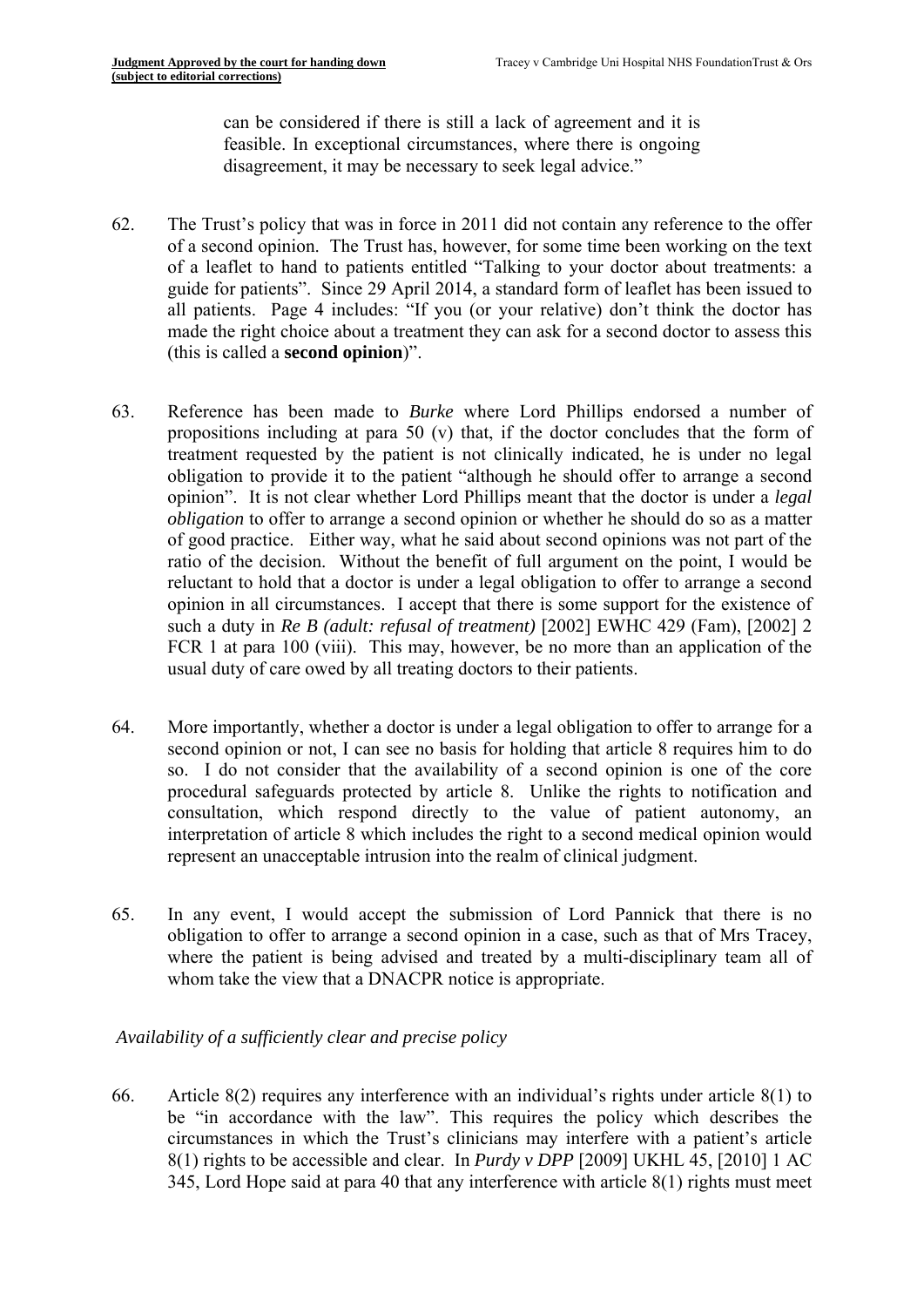the threshold requirements of being "sufficiently accessible to the individual who is affected" and "sufficiently precise to enable him to understand its scope and foresee the consequences of his action". In my view, an advance DNACPR decision would not satisfy these criteria if it was not made in accordance with a clear and accessible policy. The right to be consulted and notified about DNACPR decisions would be undermined if the patient was not aware of the criteria by which the clinician reached the decision to complete a DNACPR notice.

67. I start with accessibility. The Trust's policy was available on-line at the time when Mrs Tracey was admitted to the Hospital. As the judge found at para 15 of her judgment, it was intended to provide guidance to clinicians on the issue of resuscitation and the initiation of DNACPR notices. It was not directed to patients. Nor was it disseminated to patients unless specifically requested. A copy was not provided to Mrs Tracey or members of her family. In 2011, the Trust did not comply with the recommendations of the Joint Statement which stated at para 12:

> "Written information about CPR policies should be included in the general literature provided to patients about healthcare organisations……The BMA has produced a model patient information leaflet addressing some of the common questions that patients ask or mat want to ask…..Such information should be readily available to all patients and to people close to the patient including relatives and partners. Its purpose is to demystify the process by which decisions are made….Information should reassure patients of their part in the decision-making, what facilities are available, and where it is likely that CPR would be successful".

68. The BMA model patient information leaflet dated April 2008 states under the heading **"Will I be asked whether I want CPR?"** :

> "You and the healthcare professional in charge of your care will decide whether CPR should be attempted if you have a cardio-respiratory arrest….Your wishes are very important in deciding whether resuscitation may benefit you, and the healthcare team will want to know what you think."

69. It would appear that the Trust has now recognised the lack of accessibility of its previous policy. Since 29 April 2014, it has been issuing to patients a leaflet entitled "Talking to your doctor about treatments: a guide to patients" which summarises the policy in a manner which, in my judgment, is sufficiently accessible for the purposes of article 8(2). It explains what CPR is. It states that:

> "[y]our doctor will probably ask you if you want to be given all the treatments that they think would help you. This is an opportunity to tell your doctor what is most important to you when you are treated in hospital".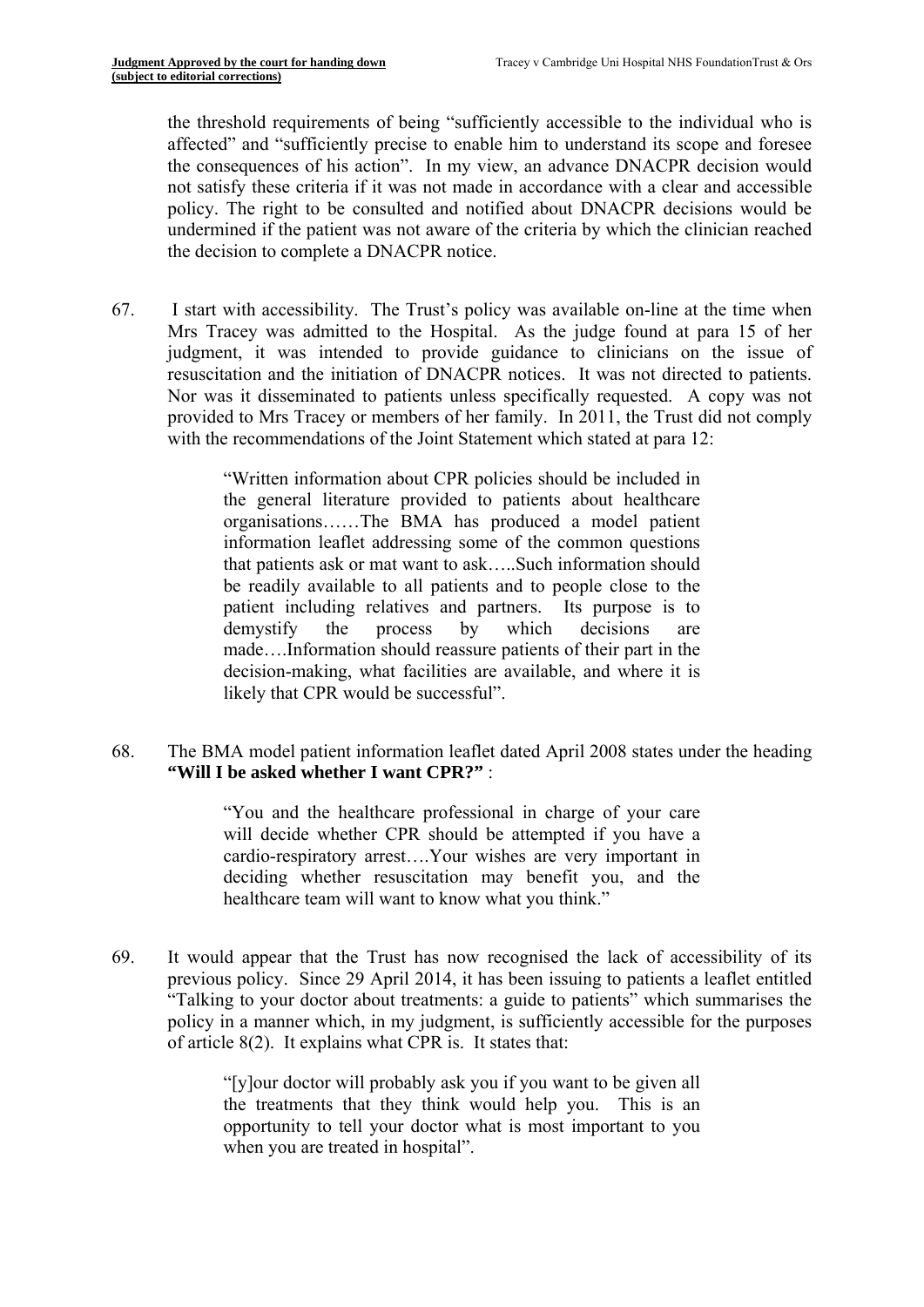- 70. It also states that the doctors need to work out which treatments are possible and medically best for the patient and that when they make these decisions they will always consider what the patient wants.
- 71. With effect from 29 April 2014, there is also to be found on the Trust's website its Universal Form of Treatment Options ("UFTO") Guidance which is entitled "Information for Patients, relatives and staff". This states under the heading **"When should a decision not to attempt CPR be considered?"**:

"A decision that CPR should not be attempted should only be made after appropriate consultation and consideration of all aspects of the patient's condition. Decisions must be taken in the best interests of the patient, following assessment that should include likely clinical outcome and the patient's known or ascertainable wishes."

- 72. In my view, the Trust's leaflet (together with the UFTO Guidance) makes good the previous shortcomings in the accessibility of its policy. In these circumstances, I see no need to grant a declaration (as sought by Mr Havers) that it should have an accessible policy including details of the patient's right to be consulted prior to a DNACPR notice being placed in the notes.
- 73. I turn to the question whether the Trust's policy was sufficiently clear. In his oral submissions, Mr Havers has confined himself to a single criticism. He submits that there is an inconsistency between paras 7.1 and 7.3 of the policy (see para 49 above). He accepts that para 7.3 states unequivocally that the final decision regarding resuscitation rests with the clinician. But he submits that this is inconsistent with para 7.1 which states that the rights of the patient are "absolute", since, he says, the use of the word "absolute" suggests that it is the patient who has the final word. I cannot accept this interpretation of para 7.1. Para 7.1 itself says that the patient should be consulted "where clinically possible". What is meant by para 7.1 is that such rights as the patient enjoys must be respected and are absolute. But para 7.3 makes it clear that those rights are subject to the right of the clinician to have the last word. In my view, this criticism of the policy is unfounded.

# *THE CASE AGAINST THE SECETARY OF STATE*

74. Mr Havers submits that there has been a breach of article 8 in that the state failed to comply with its positive obligation to secure to Mrs Tracey effective respect for her right to private life by failing to promulgate national guidance which is clear and directed at patients. He says that the need for such national guidance is demonstrated by the fact that (i) local policies say different things as to what "rights" (if any) a patient has to be notified and consulted about a DNACPR decision, including the right to a second opinion; (ii) the Joint Statement, which is addressed to professionals but not patients, does not make clear to patients what their rights are with respect to DNACPR decisions—indeed, it suggests that patients have no right to be informed of a DNACPR decision, if the treating clinician considers that CPR has no prospect of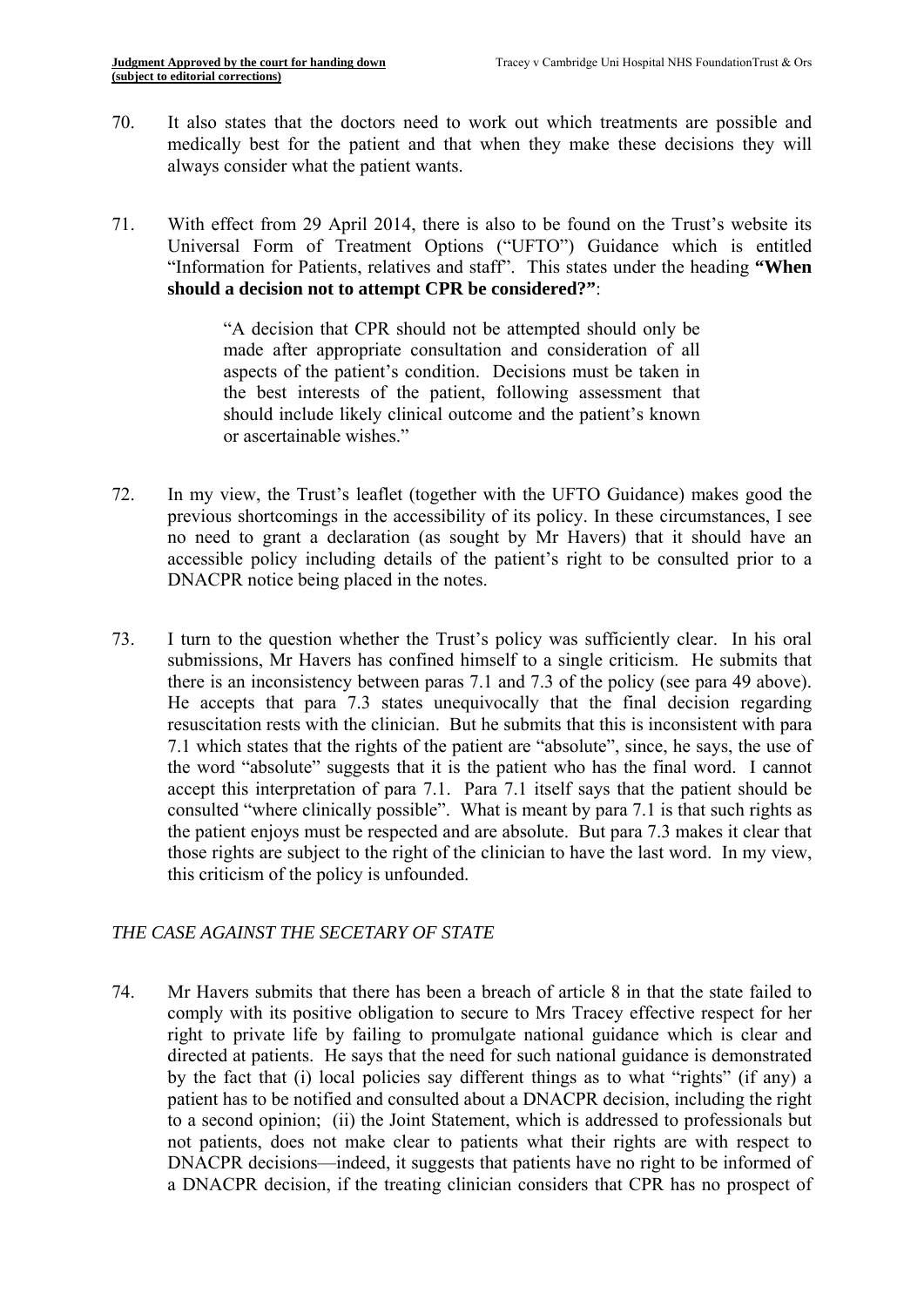success; (iii) the Joint Statement is unclear as to when treatment is or is not "futile", or when a clinician is entitled to consider "effective CPR is unlikely to be successful"; (iv) there is a great deal of evidence from throughout the country which shows that DNACPR procedures are poorly understood and applied; and (v) the stated position of the Parliamentary Under-Secretary of State on 28 February 2014 appeared to deny the right of a patient to be involved in the imposition of a DNACPR notice provided that the doctors can explain themselves (but not to the patient) after the event viz:

medial treatment does not require the patient's consent. "A decision not to attempt cardio-pulmonary resuscitation (CPR) like other decisions not to attempt a particular form of However, as with all clinical decisions, healthcare staff are expected to be able to explain and defend their decisions to their employing authorities and their professional regulatory bodies. "

- 75. Section 1(1) of the National Health Service Act 2006 ("the 2006 Act") imposes on the Secretary of State the obligation to "continue the promotion in England of a comprehensive health service designed to secure improvement—(a) in the physical and mental health of the people of England and (b) in the prevention, diagnosis and treatment of physical and mental illness". Section 1B(1) provides that "in exercising functions in relation to the health service, the Secretary of State must have regard to the NHS Constitution". The Health and Social Care Act 2012 amended section 1 of the 2006 Act and provided that the Secretary of State must "exercise his or her functions under the Act so as to secure that services are provided in accordance with [that] Act". The NHS Commissioning Board was established as an independent statutory body on 1 October 2012 with the function of providing a health service through commissioning arrangements with clinical commissioning groups.
- 76. Further to recommendations from the NHS Future Forum (that advised the Secretary of State on strengthening the NHS Constitution), the NHS Constitution was amended in March 2013 (the amendments are underlined):

"You have the right to be involved in discussions and decisions about your health and care, including your end of life care, and to be given information to enable you to do this. Where appropriate, this right includes your family and carers.".

77. The Secretary of State's position is described in some detail in the witness statements of Edward Webb. He is the Deputy Director of the Tissue, Transplantation, Embryology and Consent Branch of the Health Science and Bioethics Division at the Department of Health. The Department of Health is responsible for the NHS in England. There is a Departmental Board chaired by the Secretary of State which forms the strategic and operational leadership of the Department. The NHS is led at a strategic level by a Chief Executive. It is unnecessary to set out the details of the structures of the NHS. At para 19 of his first witness statement, Mr Webb says: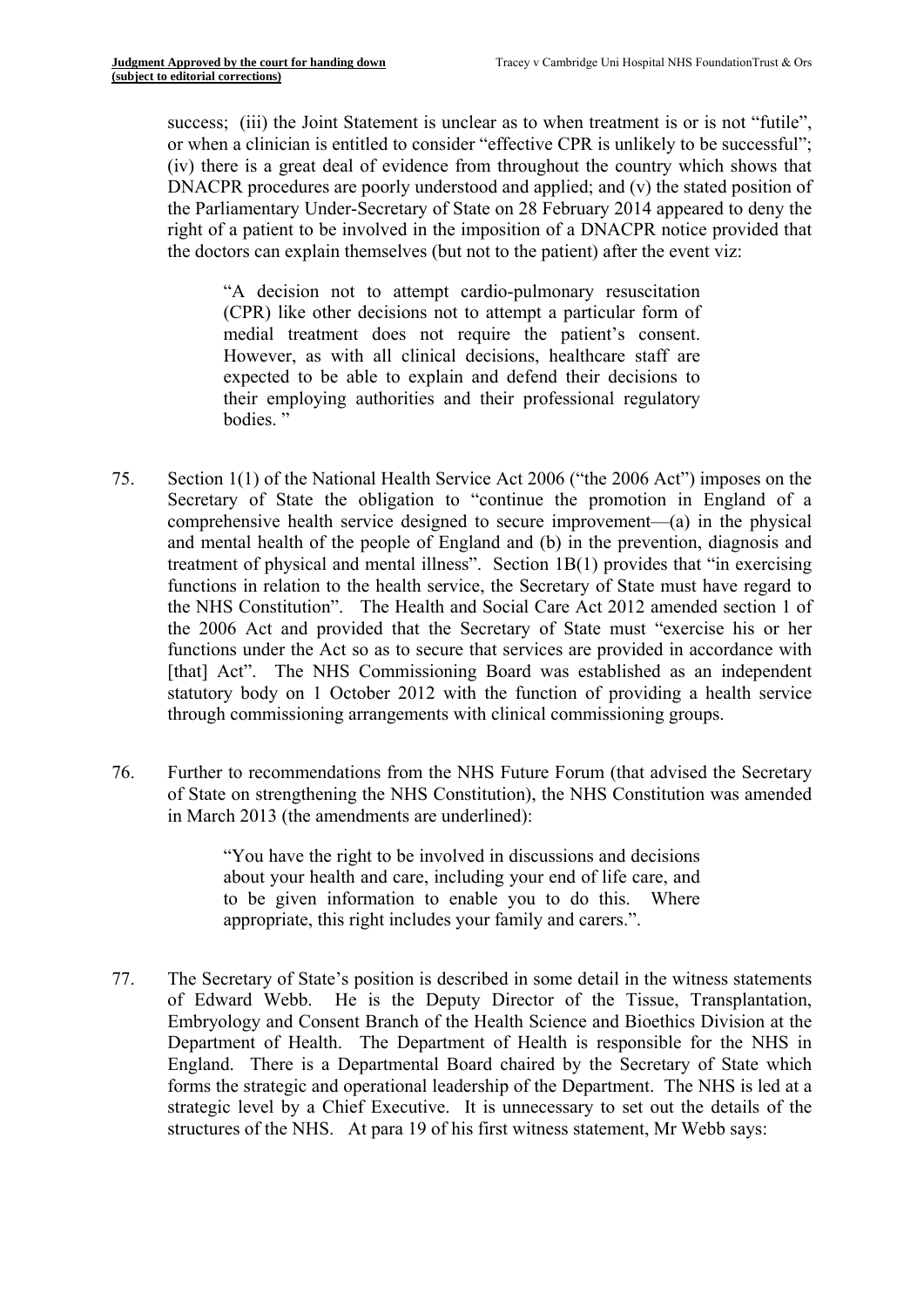"This is the context in which the Department expects Trusts to have local policies in place, based on expert professional guidance, to ensure that clinicians have the best and most appropriate information available to them. This has been and remains the view of the Secretary of State."

- 78. In 1991 the Chief Medical Officer wrote to all hospital consultants reminding them of their responsibility to have a resuscitation policy in place that was understood by all staff who may be involved. The NHS Plan which was published in July 2000 identified the need for patients to be involved in discussions about resuscitation and stated that all NHS organisations would be required to establish and implement local resuscitation policies based on the guidelines of the 1999 version of the Joint Statement.
- 79. On 5 September 2000 the Secretary of State issued a Health Service Circular entitled "Resuscitation Policy" to all NHS Trusts. Under the heading "Action", the Circular stated that Chief Executives should ensure that
	- "● patients' rights are central to decision-making on resuscitation;
		- the Trust has an agreed resuscitation policy in place which respects patients' rights;
		- the policy is published and readily available to those who may wish to consult it, including patients, families and carers<sup>"</sup>

Under the heading "background & other information", it stated:

"1. Resuscitation decisions are amongst the most sensitive decisions that clinicians, patients and parents may have to make. Patients (and where appropriate their relatives and carers) have as much right to be involved in those decisions as they do other decisions about their care and treatment. As with all decision-making, doctors have a duty to act in accordance with an appropriate and responsible body of professional opinion.

2. In 1991 the Chief Medical Officer of the time wrote to all consultants in England (PL/CMO(91)22) to emphasise their responsibility for ensuring that resuscitation policy was in place and understood by all staff who may be involved, particularly junior medical staff. Chief executives should ensure that consultants are aware of, and fulfil, this responsibility. Recent reports raise serious concerns concerning the current implementation of resuscitation policy.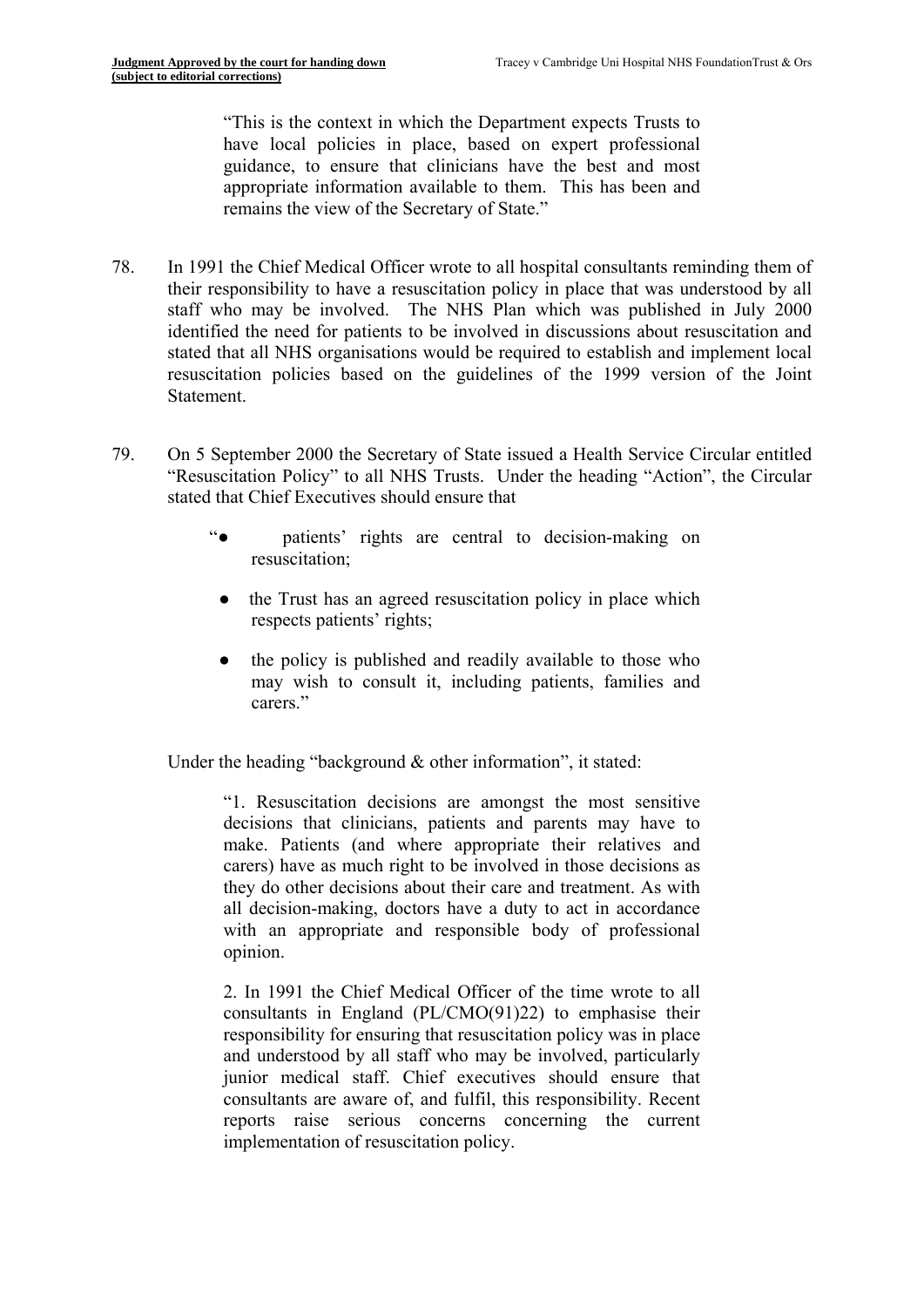3. The revised joint statement from the British Medical Association, Resuscitation Council (UK) and the Royal College of Nursing *Decisions Relating to Cardiopulmonary Resuscitation* (1999) [the Joint Statement] is commended as an appropriate basis for a resuscitation policy.

4. Audit of the implementation of resuscitation policy should involve all relevant clinicians, and identify any areas where improvement is required – for example ensuring that decisions made on admission are properly reviewed by the clinical team and that patients and where appropriate relatives, have been properly involved in the process. Clinical audit date should be made available to the Trust medical director and the clinical governance lead, and to the Commission for Health Improvement".

- 80. Mr Webb states at para 24 of his first statement that it is the Department's view that this guidance "is the best means by which to ensure healthcare professionals have the best information available to them".
- 81. It is a central aspect of government healthcare policy that, as Mr Webb puts it at para 27 of his statement, "healthcare will be run from the bottom up with decision-making in the hands of the professionals and providers and the power for decision-making given to front-line clinicians and patients". He explains at para 33 why in his view it is not appropriate to publish national guidance on the issue of DNACPR orders. He says:

"We believe that it is not the existence (or issue) of guidelines (national or otherwise) *per se* that will bring about the best quality decisions in this difficult and sensitive area, but rather the understanding and application of the guidelines. This is not an area in which the Secretary of State would become directly involved."

- 82. It is the claimant's case that, although the Joint Guidance (amended from time to time) has been in place for approximately 20 years, inconsistency and confusion continues to exist. Mr Havers submits that the only effective way of resolving the problems is for the Secretary of State to issue mandatory guidance directed to all doctors who work in the NHS and are concerned with end of life care. He submits that article 8 requires the Secretary of State to issue such guidance and that the court should so declare. He also submits that the Secretary of State obligation is in breach of his statutory obligation to have regard to the NHS Constitution.
- 83. I cannot accept the submission that the Secretary of State is in breach of section 1B(1) of the 2006 Act in failing to issue a national DNACPR policy. The obligation is to "have regard" to the Constitution. The Constitution does not prescribe the means by which its objective of patient involvement is to be achieved. The decision to commend the Joint Statement was sufficient to discharge the statutory obligation.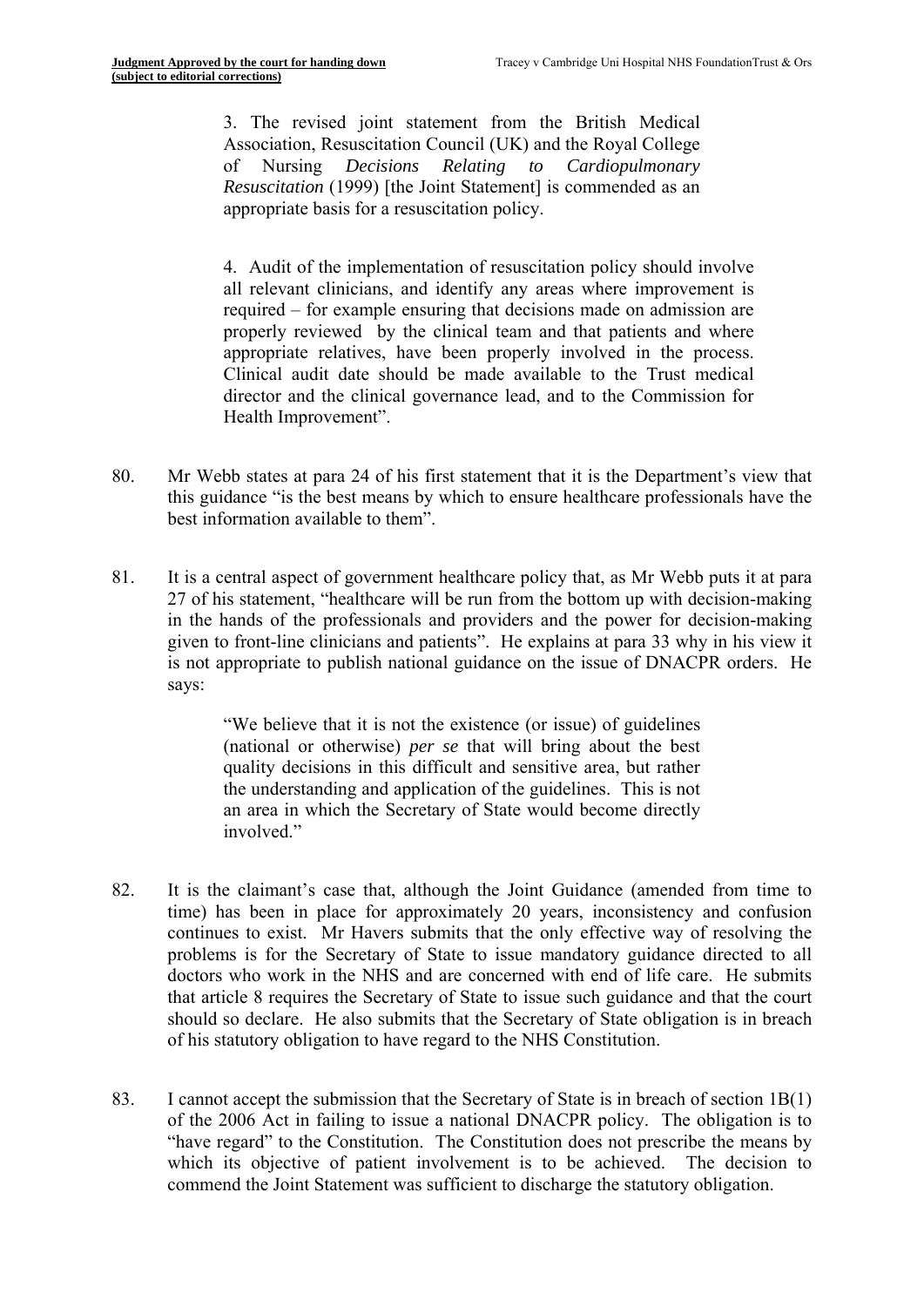- 84. Nor do I see any reason to hold that the absence of a mandatory national DNACPR policy is a violation of article 8. It is true that the Secretary of State exercises an overarching responsibility for the provision of healthcare under section 1 of the 2006 Act. But to hold that article 8 requires the formulation of a unified policy at national level, rather than having individual policies at local level, is unwarranted and would represent an unjustified intrusion into government healthcare policy. It is government policy to encourage decision-making at local level. That is a political decision which the court should respect unless it can be shown that it is unlawful. If it were a *necessary* consequence of delegating the formulation of resuscitation policies to NHS trusts that the article 8 rights of patients would be systematically violated, there might be a case for holding that the delegation itself was in breach of article 8. But I am not persuaded that breaches of article 8 are a necessary consequence of the Secretary of State's policy. His Circular aims to ensure that patients are "involved in the process" and to that end it commends the Joint Statement as an "appropriate basis for a resuscitation policy". In my judgment, that is an entirely acceptable way of ensuring that the essential requirements of article 8 are met. If there are any ambiguities in the Joint Statement, they should be addressed. As a last resort, if any such ambiguities are causing real problems, they can be resolved by court decision. They are not a reason for holding that the approach adopted by the Secretary of State violates article 8. I should say that I am not persuaded that there are serious ambiguities in the Joint Statement.
- 85. It would probably be impossible to devise a scheme which is completely free from difficulty. The problems generated by decisions whether or not to impose DNACPR notices are inherently fraught. The question whether to consult and notify the patient is inevitably one of the utmost sensitivity and difficulty. Whether it is appropriate to consult will depend on a difficult judgment to be made by the clinicians. The decision will be difficult and sometimes controversial regardless of whether the DNACPR policy is formulated at a local level or nationally. In other words, I do not consider that the real problem is whether the policy should be imposed from the centre. The Secretary of State has formulated a national policy in part by reference to the Joint Statement. In my judgment, the Circular read in conjunction with the Joint Statement is good enough to meet the procedural requirements of article 8. The Secretary of State would have been entitled to conclude that a central mandatory policy was the right solution. But I do not think that article 8 obliged him to take that course.
- 86. It is understandable that concern has been expressed about the lack of consistency of approach. Prima facie, consistency on important aspects of policy (rather than minor matters) is desirable. If there are inconsistencies (or indeed any other deficiencies) in the involvement of patients in DNACPR decisions, they need to be resolved.
- 87. The fact that there has been a great deal of debate in this area in recent years has concentrated minds. As I have already stated, the Trust has recently amended its policy, no doubt taking account of the debate and this litigation. On 29 April 2014, it published on-line its UFTO Guidance which was developed "with the aim of improving care for patients and addressing the problems associated with the [DNACPR] order". I have already referred to the leaflet which has been issued by the Trust to all patients since 29 April 2014. No doubt all NHS trusts will take note of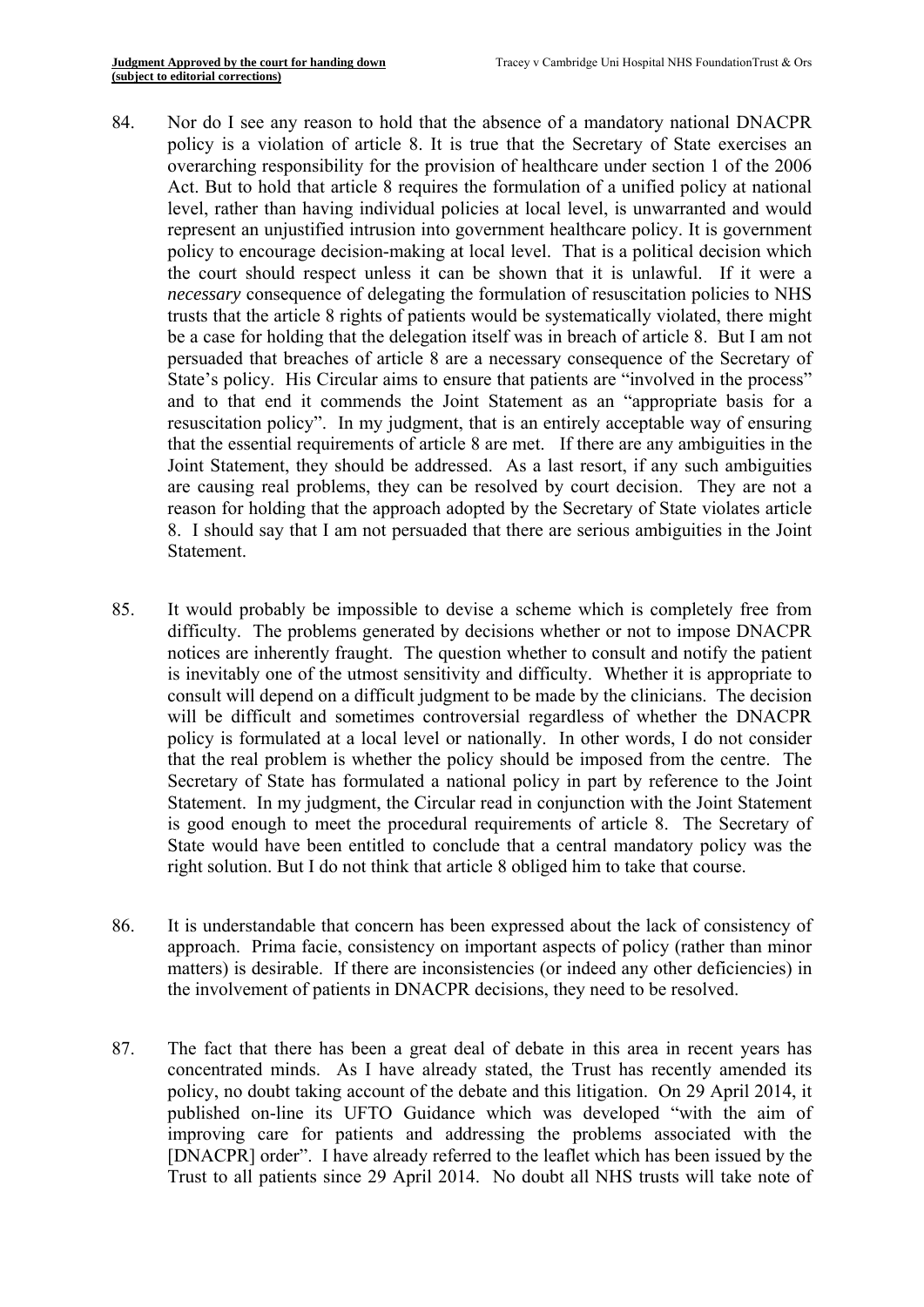this litigation and take account of the outcome of the appeal and what is said in this judgment. That is a reasonable way for policies to develop. It is not self-evident that a central mandatory policy would necessarily be more effective. The real difficulty facing clinicians in individual cases would remain whichever course was adopted.

## *OVERALL CONCLUSION*

88. I would, therefore, grant a declaration against the Trust that it violated Mrs Tracey's article 8 right to respect for private life in failing to involve her in the process which led to the first notice. I would refuse the other relief claimed against the Trust. I would also refuse the relief claimed against the Secretary of State.

## **Lord Justice Longmore:**

- 89. I agree with my Lord's judgment. In particular, I agree that Mrs Tracey's Article 8 rights were engaged by the decision to introduce a DNACPR notice onto her notes since it was a decision affecting her private life. I do not, for my part, consider that the common law is any different in relation to a doctor's duty to consult his or her patient in relation to decisions to treat or not to treat, see R (Burke) v GMC [2006] QB 273, paragraphs 50-55 of which do not depend on Article 8 considerations.
- 90. I further agree, that, as a matter of fact in relation to the first DNACPR notice, Mrs Tracey had expressed sufficiently clearly a wish to be consulted and that in those circumstances Dr Lavinio ought not to have signed a DNACPR notice without consulting her unless (as my Lord says in paragraphs 53-56) he thought that she would be distressed by being consulted and that that might cause her harm.
- 91. We heard no argument on the question whether the fact that Dr Lavinio's failure to consult Mrs Tracey was a one-off lapse which did not itself engage Article 8. As pointed out in this court's earlier judgment [2014] EWCA Civ 33, in relation to Article 2 of the Convention one-off acts by hospital staff do not necessarily (or even usually) lead to the conclusion that a patient's rights have been violated, see Savage v South Essex NHS Trust [2009] 1 A.C. 681 paras 45, 57-58 and 91 and Rabone v Pennine Care NHS Trust [2012] 2 A.C. 72 paras 19 and 119. Mr Havers submitted, however, that this proposition did not apply to Article 8 and Lord Pannick for the Hospital Trust did not argue to the contrary.
- 92. I have been somewhat exercised by the well-balanced and powerful intervention by the Resuscitation Council, in which its chairman, Dr Pitcher, has expressed the fear that a judgment which states (or implies) that there is a presumption that, save in exceptional cases, every DNACPR decision must be made after consultation with the patient would seriously hamper the ability of health care professionals to provide individualised and compassionate care for vulnerable people towards the end of their lives. He makes the further point that in recent years there has been a reduction of inappropriate and unsuccessful attempts at CPR and that a judgment requiring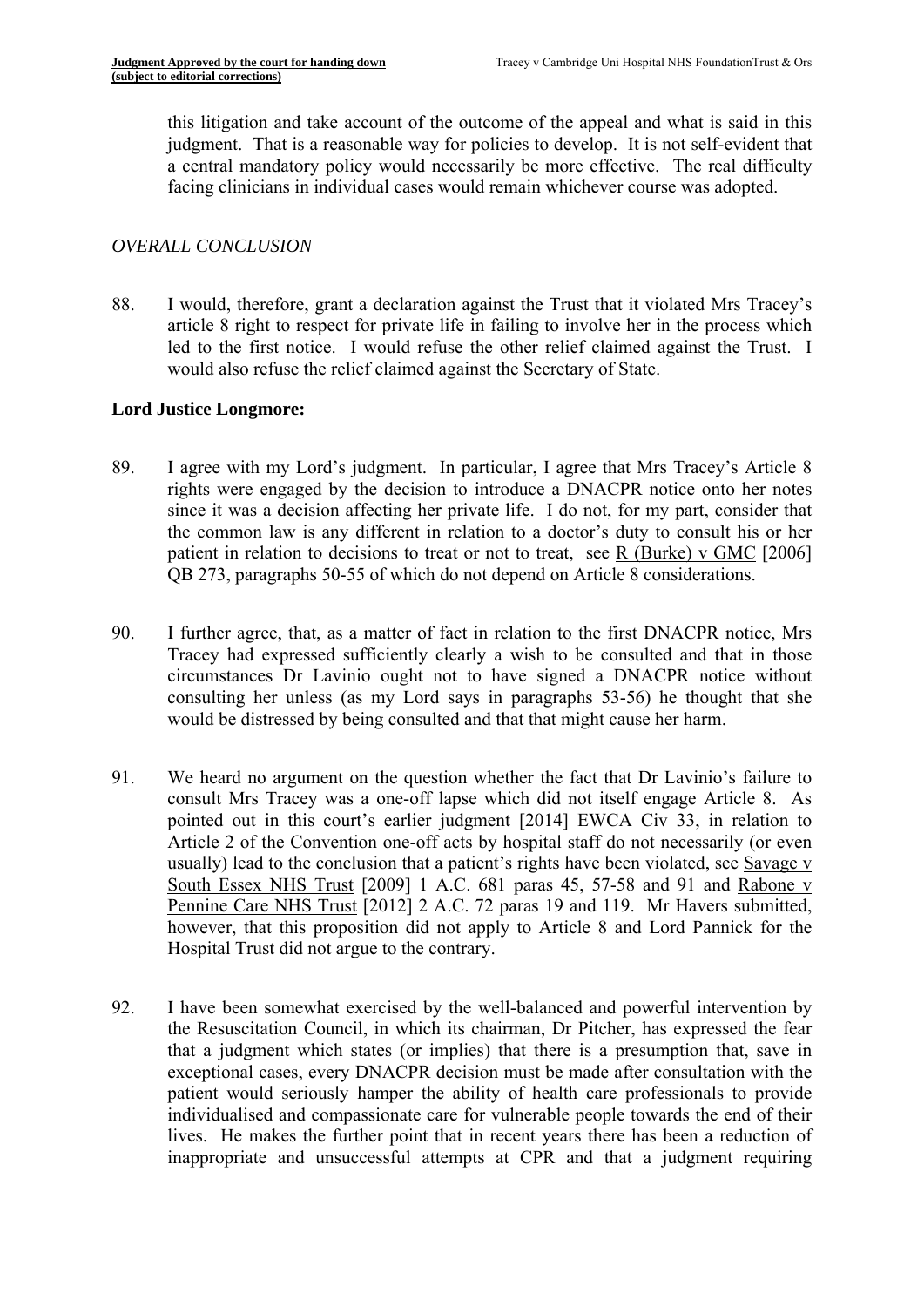consultation with the patient save in exceptional cases would be likely to reverse that process.

93. These concerns are entirely understandable and I would hope that the formulation that the clinician has a duty to consult the patient in relation to DNACPR "unless he or she thinks that the patient will be distressed by being consulted and that that distress might cause the patient harm" will go some substantial way to meeting those concerns.

## **Lord Justice Ryder:**

- 94. I agree with both judgments. Mrs Tracey's article 8 rights were engaged by the clinical decision not to attempt to resuscitate her as evidenced by the DNACPR notice that was completed. That decision affected Mrs Tracey's private life and there was a duty on the doctor to consult with her about whether or not to treat. I also agree with my Lord, Longmore LJ, that the duty to consult does not depend only on article 8 considerations, it is also a duty at common law.
- 95. The duty to consult is integral to the procedural obligation to ensure effective respect for the article 8 right, without which the safeguard may become illusory and the interest may not be reflected in the clinical judgment being exercised. That interest is the autonomy, integrity, dignity and quality of life of the patient. It is accordingly critical to good patient care. The duty to consult is of course part of a clinical process. That process is individual to each patient albeit that it is informed by good clinical practice.
- 96. The importance of the interest that is to be safeguarded by the duty may sometimes be obscured by the sensitivity of the decision to be made within the clinical process and the stress of the circumstance in which it is made. That is an issue which needs to be identified so that it can be properly considered on the facts of each case i.e. there should be a strategy to deal with discussions and decisions. That is a separate consideration from whether it is clinically inappropriate to enter into discussions about treatment with a patient who does not want to have those discussions. There should be convincing reasons not to involve a patient in treatment discussions and decisions, for example, when the clinician considers that it would likely cause the patient to suffer physical or psychological harm.
- 97. It is important not to elide the principle that a patient cannot direct a clinician to provide a certain form of treatment although she may refuse it, with the principle that a patient should be involved in her own care. In this case, the Trust published guidelines on 29 April 2014 entitled the 'Universal Form of Treatment Options (UFTO) Guidelines' which recognised a distinction between active and passive care informed by the patient's wishes. There is now an accessible policy which helpfully describes the patient's right to be consulted before a DNACPR decision is made.